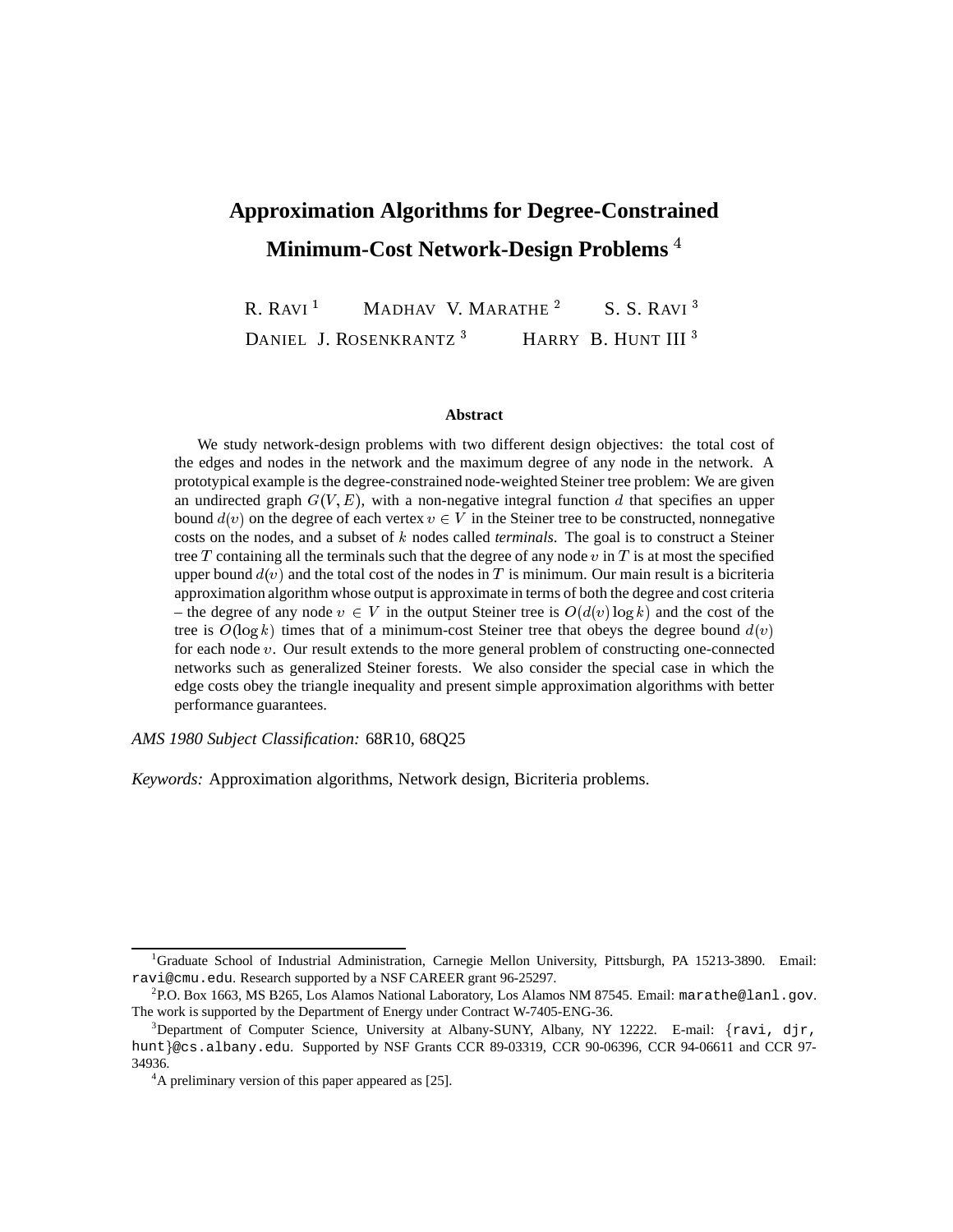# **1 Introduction and Motivation**

Several problems in the design of communication networks can be modeled as finding a network obeying certain connectivity specifications. For instance, the network may be required to connect all the nodes in the graph (a spanning tree problem), a specified subset of the nodes in the graph (a Steiner tree problem) or to only interconnect a set of pairs of nodes (a generalized Steiner forest problem). The goal in such network-design problems can usually be expressed as minimizing some measure of cost associated with the network. Several examples of such cost measures have been considered in the literature. For example, if we associate costs with edges and nodes that can be used to build the network, then we may seek a network such that the cost of construction is minimized. This is the *minimum-cost network design* problem and has been well studied. A notion of cost that reflects the vulnerability of the network to single point failures and the amount of load at a given point in the network is the maximum degree of any node in the network. Minimizing this cost gives rise to the *minimum-degree network design* problem, which has also been well studied. Another common cost measure is the maximum cost of any edge in the network. This goal falls under the category of *bottleneck problems* that have also received considerable attention.

Finding a network of sufficient generality and of minimum cost with respect to any one of these measures is often NP-hard [13]. Hence much of the work mentioned above focuses on approximation algorithms for these problems. However, in applications that arise in real-world situations, it is often the case that the network design problem involves the minimization of more than one of these cost measures simultaneously [9, 16].

In this paper, we concentrate on two objectives: (i) the degree of the network and (ii) the total cost of the network. Typically, our goal will be to find networks of minimum cost subject to degree constraints. For example, consider the following problem: Given an undirected graph  $G = (V, E)$  with nonnegative costs on its edges and an integer  $b \geq 2$ , find a spanning tree in which the maximum degree of any node is at most <sup>b</sup> and the total cost is a minimum. Such *degree-constrained minimum-cost network* problems arise in diverse areas such as VLSI design, vehicle routing and communication networks. For example, Deo and Hakimi [8] considered this problem in the context of back-plane wiring among pins, where no more than a fixed number of wires can be wrapped around any pin on the wiring panel. In communication literature, this problem is commonly known as the *teleprocessing design problem* or as the *multidrop terminal layout problem* [2]. Here, we investigate the complexity and approximability of a number of such degree-constrained minimum-cost network-design problems. The main focus of our work is to develop a general technique for constructing near-optimal solutions to such problems.

The remainder of the paper is organized as follows. Section 2 contains basic definitions and formal statements of the problems considered in this paper. It also discusses a framework for evaluating approximation algorithms. Section 3 summarizes the results in the paper. Section 4 discusses related work. In Section 5 we present our algorithm for degree-bounded node-weighted networks. In that section we also discuss an extension of the algorithm to networks represented using proper functions. In Section 6, we outline the algorithms with improved performance and running times for constructing networks when restricted to input graphs obeying the triangle inequality. Section 7 contains negative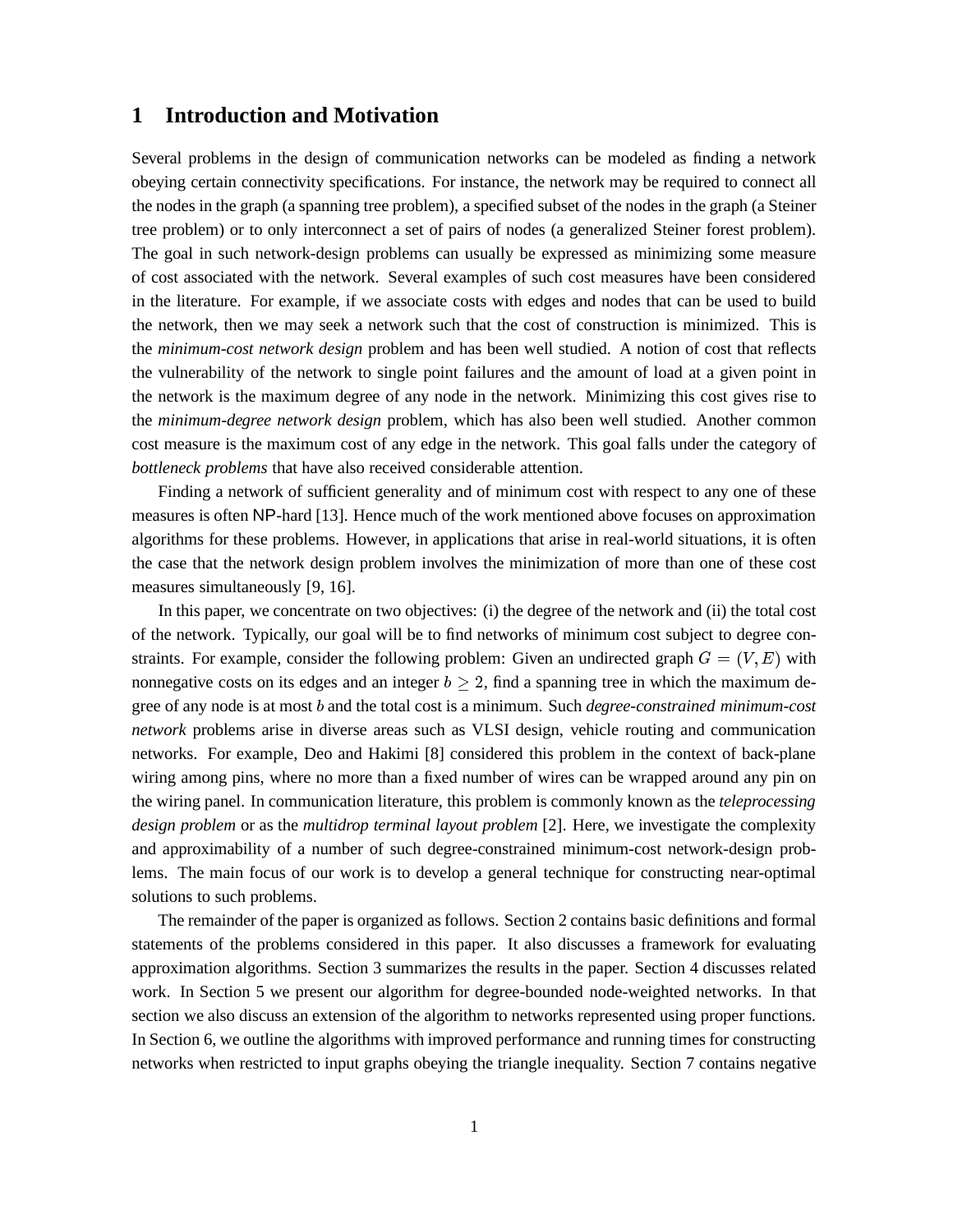results on the approximabilities of some problems. Finally, Section 8 discusses some implications and directions for future research.

### **2 Basic Definitions and Problem Formulations**

Following the framework developed in [21], a generic bicriteria network design problem, denoted by  $(A, B, S)$ , is defined by identifying two minimization objectives, denoted by **A** and **B**, from a set of possible objectives, and specifying a membership requirement in a class of subgraphs, denoted by <sup>S</sup>. The problem specifies a budget value on the first objective (**A**) under one cost function, and the goal is to find a network having minimum possible value for the second objective (**B**) under another cost function, such that this network is within the budget on the first objective. The solution network must belong to the subgraph-class  $S$ .

The two objectives we consider in this paper are: (i) degree of the network and (ii) the cost of the network. We consider two extensions of these objectives. The first extension deals with the budgeted objective, namely degree, and the second deals with the minimization objective, namely the total cost. The two versions of degree constraints that we consider are: (i) non-uniform degree (denoted by N-DEGREE) and (ii) uniform degree (denoted by U-DEGREE). In the *non-uniform degree* version, a possibly different degree bound  $d(v)$  ( $>$  2) is specified for each vertex v. The *uniform degree* version is a special case where  $\forall v \in V, d(v) = b$  for some integer b; i.e., all the vertices have the same degree constraint. Thus, for the problems considered in this paper  $A \in \{U\text{-DEGREE}, N\text{-DEGREE}\}.$ For the minimization objective, we focus on the total cost of the network. We assume we are given nonnegative costs on the edges and/or nodes of the input undirected graph. The *total cost* is given by the sum of the costs of all the edges (denoted by E-TOTAL-COST) or all the nodes (denoted by N-TOTAL-COST) in the network. Thus,  $\mathbf{B} \in \{N\text{-}T$ OTAL-COST, E-TOTAL-COST $\}$ . Finally, the class of subgraphs <sup>S</sup> studied here includes SPANNING TREES, STEINER TREES, GENERALIZED STEINER TREES and networks specified using proper 0-1 functions introduced in [14].

Using the above notation, the problem of finding a minimum-cost spanning tree in which each node has degree at most <sup>b</sup> is denoted by (U-DEGREE, E-TOTAL COST, SPANNING TREE). Similarly, given a node weighted graph  $G(V, E)$ , an integer function d specifying the upper bound on the degree of each node and a set of terminals  $\mathcal{T}$ , the (N-DEGREE, N-TOTAL-COST, STEINER TREE) problem is to find a minimum-cost tree T spanning the nodes in  $\mathcal T$  such that the nodes in  $T$  obey the degree constraints. Problems in which the desired network is a generalized Steiner forest or a graph specified by a proper 0-1 function can be formulated along similar lines.

Some of the problems considered in this paper also involve the maximum cost of any edge in the network, i.e., the bottleneck cost, as a minimization objective. We use E-BOTTLENECK-COST to denote this objective. For the rest of the paper, we use the term " $d(v)$ -bounded network" to mean a network in which the degree of node v is at most  $d(v)$  for all v.

Most of the degree-constrained network-design problems considered in this paper are NP-hard. In fact, for several problems (e.g. (U-DEGREE, E-TOTAL COST, SPANNING TREE)) we show (Theorem 7.1) that it is NP-hard to find a solution that is within any factor of the optimal objective value, if the solution is required to satisfy the budget constraint; alternatively, if the solution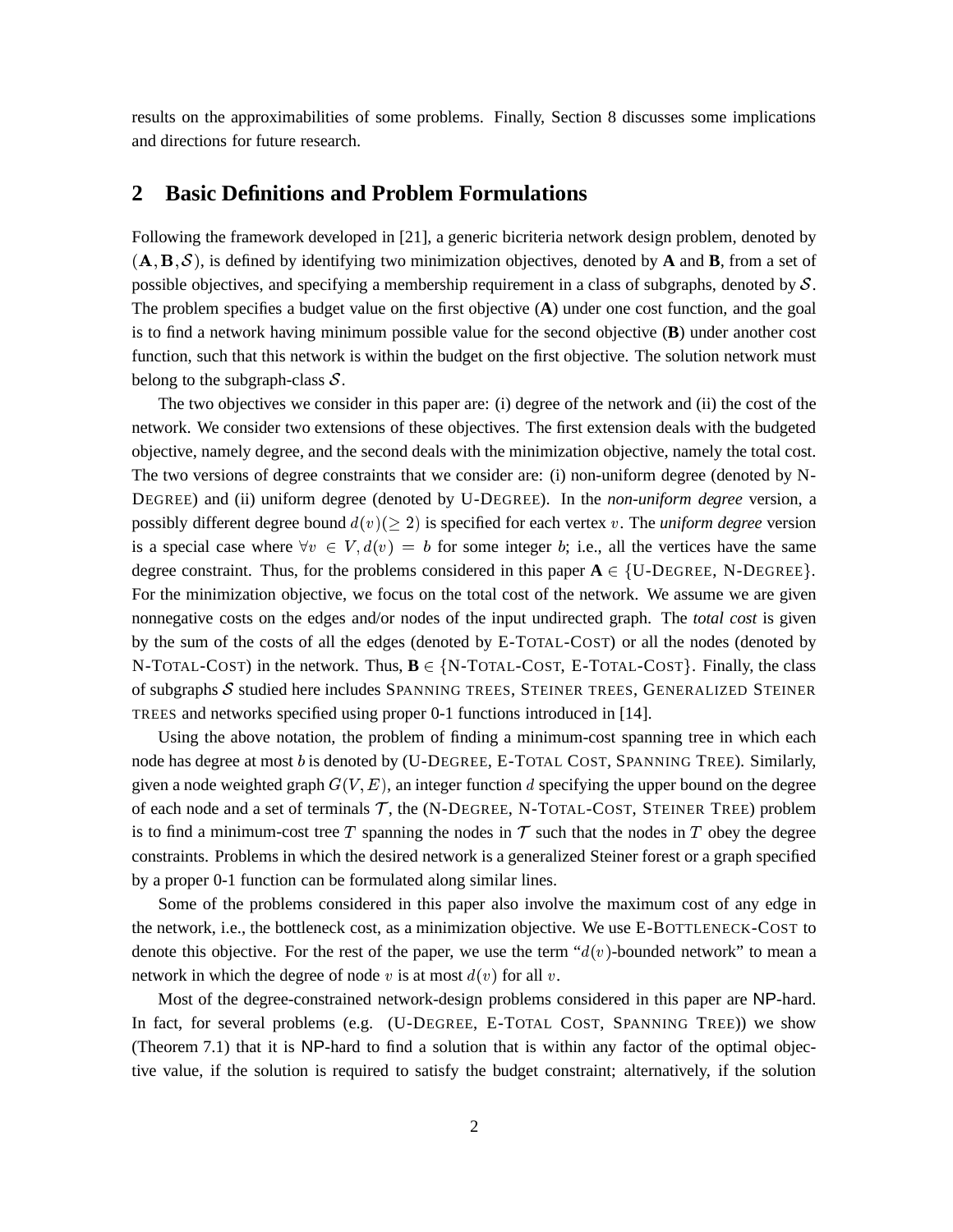must achieve exactly the minimum value of the total cost objective, then it is NP-hard to find one which satisfies the budget within any given factor. Motivated by these hardness results for unicriterion approximations, we focus on finding bicriteria approximations, that is, efficient algorithms that guarantee a solution which is approximate in terms of both the budget and the objective function.

An  $(\alpha, \beta)$  approximation algorithm for a generic bicriteria problem  $(\mathbf{A}, \mathbf{B}, \mathbf{S})$  is a polynomialtime algorithm that produces a solution in which the objective value for **A** is at most  $\alpha$  times the budget and the cost of the solution with respect to **B** is at most  $\beta$  times the value of an optimal solution with respect to  $\bf{B}$  that respects the budget constraint with respect to  $\bf{A}$ . Our algorithms provide bicriteria approximations in the sense described above for a wide variety of one-connected network-design problems.

# **3 Summary of Results**

### **3.1 Hardness Results**

Our lower bound results on finding near-optimal solutions include the following. Additional hardness results are discussed in Section 7.

- 1. For general graphs, unless P = NP, for any  $\rho > 1$ , there is no polynomial time  $(1, \rho)$  approximation algorithm for the (U-DEGREE, E-TOTAL COST, SPANNING TREE) problem.
- 2. For general graphs, unless  $P = NP$ , for any  $\rho > 1$ , there is no polynomial time  $(\rho, 1)$  approximation algorithm for the problem (U-DEGREE, E-TOTAL-COST, STEINER TREE).
- 3. For general graphs, unless  $P = NP$ , for any  $\varepsilon > 0$  and  $\rho > 1$ , there is no polynomial time  $(2 - \varepsilon, \rho)$ -approximation algorithm for the (N-DEGREE, E-TOTAL-COST, STEINER TREE) problem.
- 4. For general graphs, unless  $P = NP$ , for any  $\varepsilon > 0$  and  $\rho > 1$ , there is no polynomial time  $(\rho, \tau - \varepsilon)$ -approximation algorithm for the (N-DEGREE, E-TOTAL-COST, STEINER TREE) problem. Here  $\tau$  is the lower bound on the performance guarantee of any algorithm for finding minimum Steiner trees (see Chapter 10 of [15] for the best bounds). This result is an immediate corollary of hardness results for the minimum Steiner tree problem.

These hardness results motivate the need for bicriteria rather than unicriterion approximation algorithms for these problems.

### **3.2 Approximation Algorithms**

A problem with costs on nodes as well as edges can be transformed (for the purposes of designing approximation algorithms) into one with only node costs as follows: subdivide each edge by introducing a new node with cost equal to the cost of the edge<sup>5</sup>. Therefore, in stating our approximation results, we focus on the node-weighted case. To keep the description of our main result simple, we present

 $5$ This transformation is not applicable to minimum cost spanning trees, for which the node weighted case is trivial.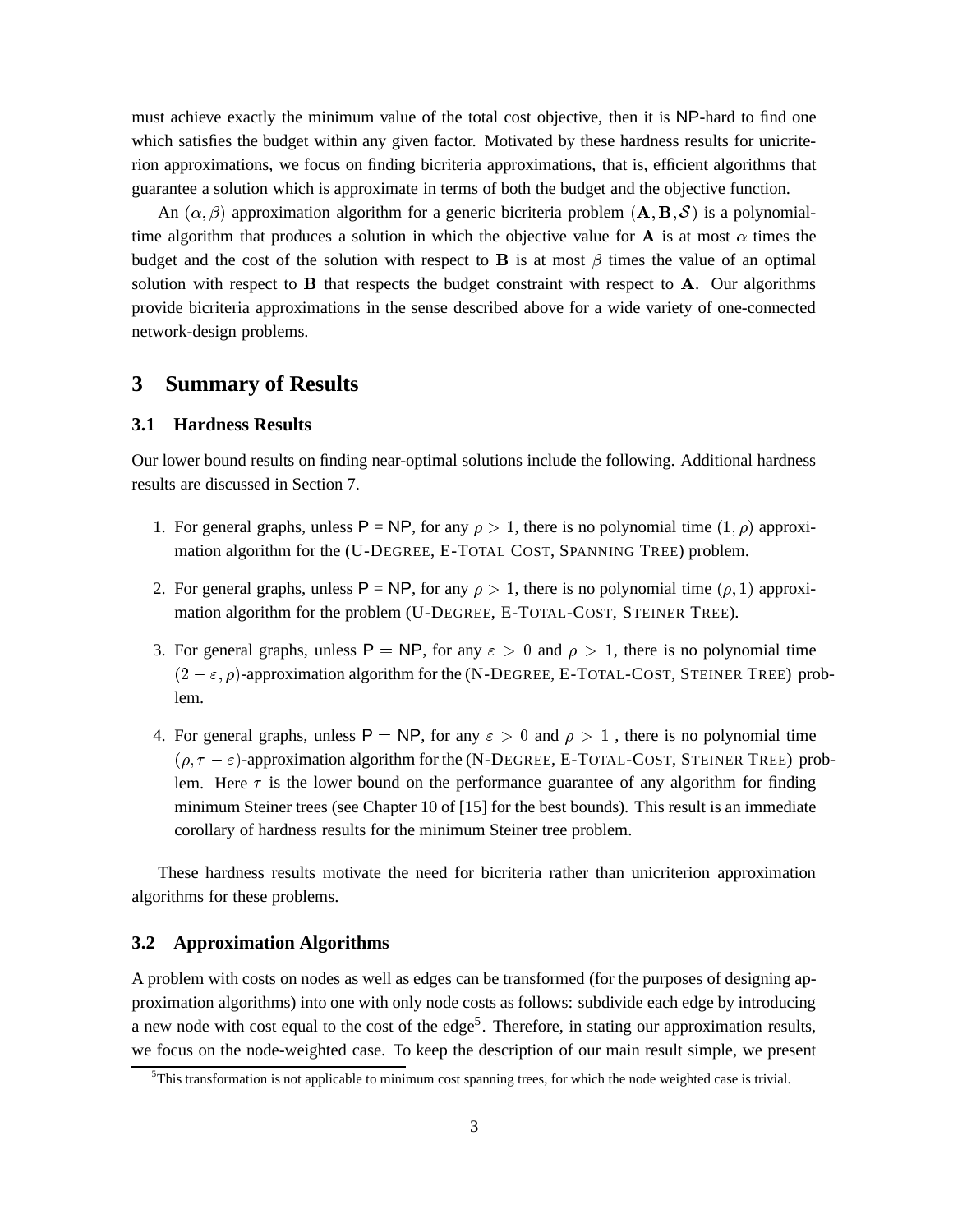below the result for the case of degree-constrained node-weighted Steiner trees. The extension of this theorem to more general classes of one-connected networks representable as cut-covers of proper functions is deferred to Section 5.7.

**Theorem 3.1** *There is a polynomial-time algorithm that, given an undirected graph* <sup>G</sup> *on* <sup>n</sup> *nodes with nonnegative costs on its nodes, a subset of k nodes called terminals, and a degree bound*  $d(v) \geq 2$ *for every node* v, constructs a Steiner tree spanning all the terminals, with degree  $O(d(v) \log k)$  at *a node* <sup>v</sup> *and of cost* O(log k) *times that of the minimum-cost Steiner tree of* <sup>G</sup> *that spans all the terminals and obeys all the degree bounds.*

A proof of this theorem is provided in Section 5. The positive result presented in this theorem should be contrasted with the hardness results mentioned earlier stating that there is no  $(2 - \varepsilon, \rho)$  or  $(\rho, \tau - \varepsilon)$  (for any  $\rho > 1$  and some  $\epsilon > 0$ ) approximation algorithm for the (N-DEGREE, E-TOTAL-COST, STEINER TREE) problem unless  $P = NP$ . Combining the above observations we get that finding an approximation algorithm with performance guarantee  $(2 - \varepsilon, \tau - \varepsilon)$  is NP-hard. Note that the performance guarantee on the node-cost in the above theorem cannot be asymptotically improved (even if the other performance ratio is arbitrarily weakened) since one of the problems included in the framework of Theorem 3.1 is the node-weighted Steiner tree problem considered by Klein and Ravi in [18]. By a reduction from the set cover problem and the known non-approximability results for the latter problem, they note that the best possible performance ratio achievable for this problem (even without the degree restrictions imposed in Theorem 3.1) is logarithmic unless  $P = NP$  [20, 3, 27]. As an immediate corollary of Theorem 3.1, we obtain an  $(O(\log n), O(\log n))$  approximation algorithm for the (U-DEGREE, E-TOTAL COST, SPANNING TREE) problem introduced earlier.

In Section 6, we address the special case in which the edge costs obey triangle inequality and present *simple* approximation algorithms with better performance guarantees. Further, for the problem of constructing spanning networks in this special case, we show that our algorithms also simultaneously approximate yet another objective, namely the maximum cost of any edge in the network.

### **4 Related Work**

Much work has been done on approximating each of the two cost measures that we simultaneously minimize (see [4, 5] and the references therein). We also refer the reader to the comprehensive book edited by Hochbaum [15] for recent results and techniques for solving these problems.

There has also been extensive work on bicriteria network design problems. The (U-DEGREE, E-TOTAL COST, SPANNING TREE) problem, originally posed and studied in [8], has been recently considered in Boldon, Deo and Kumar [4]. They present heuristics and their parallel implementations but do not provide worst case performance guarantees. Papadimitriou and Vazirani [23] studied the Euclidean version of this problem for the case when  $d = 3, 4$ . Monma and Suri [22] showed that for any set of points in the plane, a minimum spanning tree with  $d = 5$  can be constructed efficiently. Khuller, Raghavachari and Young [17] gave approximation algorithms with performance guarantees of 3/2 and 5/4 for  $d = 3$  and  $d = 4$  respectively for points in the plane. They also presented an approximation algorithm with a performance guarantee of 5/3 for point sets in higher dimensions when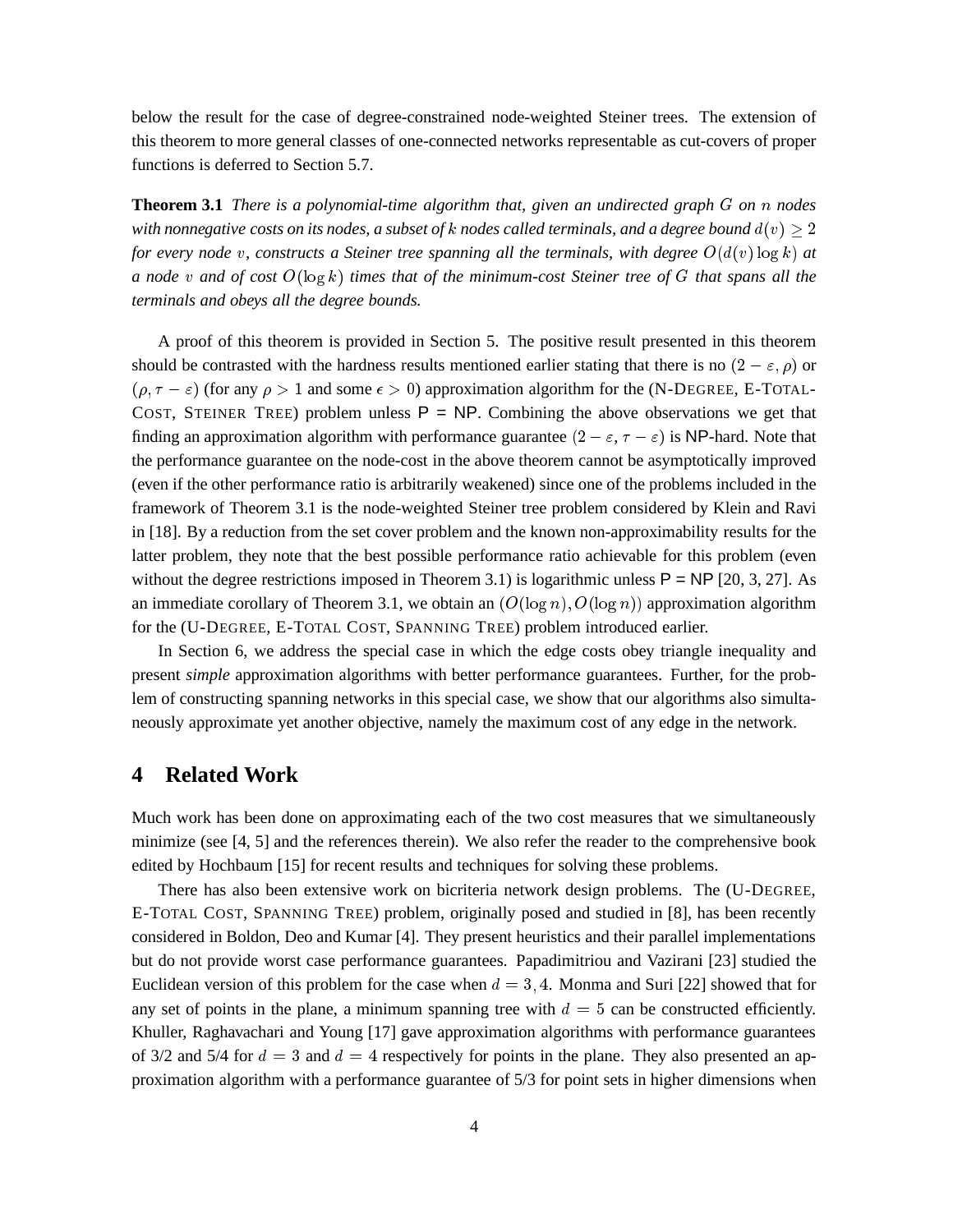$d = 3$ . Iwainsky et al. [16] formulated a version of the minimum-cost Steiner problem with an additional cost based on node-degrees. Duin and Volgenant [9] formulated the degree-bounded Steiner tree problem motivated by practical considerations. In other related work, Fischer [11] considered the problem of finding a MST of minimum possible maximum degree in a weighted undirected graph. He showed that the techniques of Fürer and Raghavachari  $[12]$  can be applied to find a MST of approximately minimum degree.

In [25], we presented early versions of the results in this paper giving specific algorithms for the edge-cost versions, and using a simpler version of the techniques in this paper to give results for the uniform degree node-weighted versions. Building on our work there, in [21], we studied other bicriteria network design problems. There we also presented a polynomial-time algorithm for the (U-DEGREE, E-TOTAL COST, SPANNING TREE) problem when inputs are restricted to treewidthbounded graphs. In [24], Ravi has applied some of the ideas here to solve a bicriteria problem that forms the basis for finding an approximately minimum broadcast-time scheme in an arbitrary graph.

# **5 Degree-Constrained Node-Weighted Steiner Trees**

In this section, we present our algorithm in detail for the degree-constrained node-weighted Steiner tree problem. In Section 5.7, we briefly indicate how the algorithm can be extended to accommodate more general connectivity specifications.

Recall that, as input to the problem, we are given an undirected graph  $G(V, E)$ , with nonnegative costs on the nodes and a set of *terminals* to be connected together into a Steiner tree. In addition, for each vertex v, a budget  $d(v)$  on its degree in the Steiner tree is specified. The goal is to find a Steiner tree of minimum node cost that obeys the degree constraint at every node. There are no edge costs in this version since the problem with node and edge costs can be transformed into one involving just node costs (see Section 3.2). We shall assume for the sake of simplicity that such a Steiner tree always exists on the input graph and address the problem of computing one that approximately obeys the degree budgets as well as minimizes the total node cost. In the description of the algorithm and its analysis, we use  $c_G(v)$  to denote the cost of a node  $v \in V$ . We omit the subscript G when there is no ambiguity.

### **5.1 High Level Description**

The algorithm maintains a set S of nodes and a set F of edges. Initially S contains all the terminals and F is empty. During the course of the algorithm, the connected components of the graph  $(S, F)$  are node-disjoint trees whose union contains all the terminals. Define a connected component of  $(S, F)$ to be *active* if it contains at least one terminal but not all of the terminals. The algorithm works in  $O(\log k)$  iterations. In each iteration, we run a greedy algorithm to choose a subgraph (a collection of many smaller subgraphs called *spiders*) of small degree and small node-cost such that the addition of this subgraph to the current solution reduces the number of connected components of  $(S, F)$  by a constant factor.

We first define a few additional terms used in describing our algorithm. We use  $OPT$  to denote the minimum cost of any Steiner tree that obeys the degree restrictions in the input.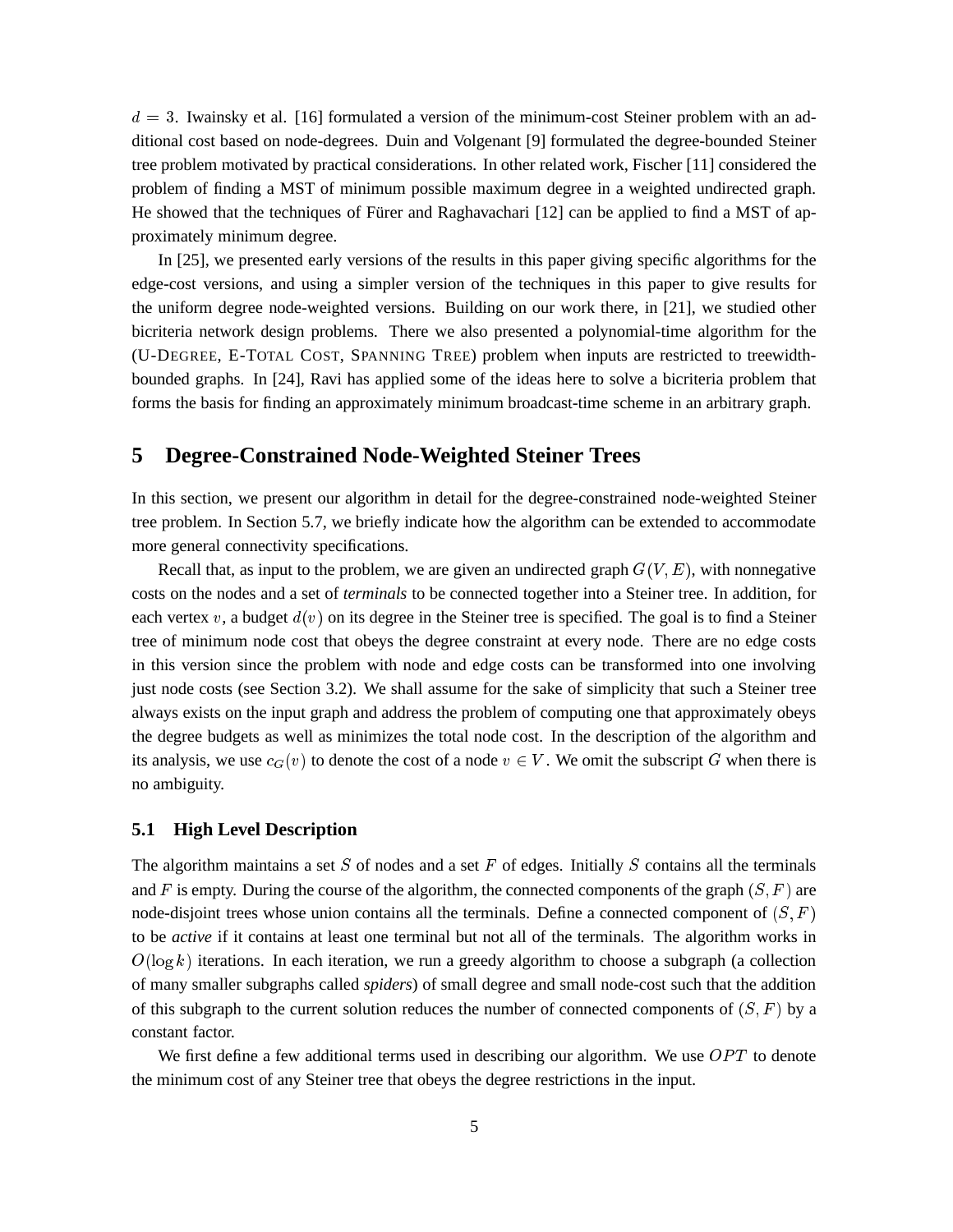ALGORITHM-DEGREE-STEINER:

| INCOUNTING DEOREE DIENTER.<br><b>Input:</b> An undirected graph $G(V, E)$ with nonnegative costs on its nodes, a set $\mathcal{T} \subseteq V$ of                                                       |
|---------------------------------------------------------------------------------------------------------------------------------------------------------------------------------------------------------|
| terminals (where $ \mathcal{T}  = k$ ), and a function d assigning nonnegative values (each value is at least                                                                                           |
| two) to the nodes of G. Let $b = \min_v \{d(v)\}\.$                                                                                                                                                     |
| <b>Output:</b> A Steiner tree T spanning the terminals T such that the degree of any node v in T                                                                                                        |
| is at most is $O(d(v) \log k)$ and the cost of T is at most $O(\log k)$ times that of a minimum-cost                                                                                                    |
| degree-constrained Steiner tree spanning the terminals $\mathcal{T}$ .                                                                                                                                  |
|                                                                                                                                                                                                         |
| Initialization: $S = \mathcal{T}$ and $F = \phi$ .<br>$\mathbf{1}$                                                                                                                                      |
| $\overline{c}$<br><b>Repeat</b> while there are active components in $(S, F)$                                                                                                                           |
| Let C be the set of active components of $(S, F)$ . Let $C = \{C_1, \ldots, C_q\}$ where $q =  C $ .<br>3                                                                                               |
| Set $G'(V', E') := G(V, E)$ .                                                                                                                                                                           |
| While $ \mathcal{C}  \ge 11q/12$ and $q > 6$ do<br>4                                                                                                                                                    |
| Construct an auxiliary graph $H$ as follows: Starting with $G(V, E)$ delete the nodes<br>5                                                                                                              |
| in $V - V'$ to get a graph $G'$ on $V'$ . For every component surviving (as active) in C,                                                                                                               |
| contract all nodes within this component occurring in $G'$ to a single supernode.                                                                                                                       |
| For every node $v \in V'$ , consider v as the center of a spider.<br>6                                                                                                                                  |
| $\tau$<br>If $v$ is in a supernode of $H$ , then uncontract $v$ from this supernode and attach a                                                                                                        |
| zero-cost edge between them; if no nodes from $V'$ remain in the supernode after                                                                                                                        |
| uncontracting $v$ , then add a new dummy supernode to $H$ representing the active                                                                                                                       |
| component containing $v$ and a zero-cost edge to it from $v$ .                                                                                                                                          |
| 8<br>For $j = 2$ to $d(v) + 1$ do Find a minimum-cost spider centered at v in H with j                                                                                                                  |
| supernodes as its feet using PROCEDURE-FIND-SPIDER.                                                                                                                                                     |
| 9<br>Among all the spiders produced in Step 6, choose one of minimum ratio-cost, de-                                                                                                                    |
| fined as the ratio of the cost of all the real nodes in the spider to the number of feet                                                                                                                |
| in it.                                                                                                                                                                                                  |
| Let v be the center node and $C_1, \ldots, C_r$ be the components in C chosen as the feet<br>10                                                                                                         |
| of the spider in Step 9. Let $P_1, \ldots, P_r$ be the legs of the spider connecting v to<br>$C_1, \ldots, C_r$ respectively. Add $\bigcup_{a=1}^r P_a$ to the current solution $(S, F)$ so as to merge |
| $C_1, C_2, \ldots, C_r$ into one active component. Update $\mathcal{C}$ .                                                                                                                               |
| For every node $v \in V'$ , if the degree of this node using edges added so far in<br>11                                                                                                                |
| this iteration (Steps 5 through 11) is between $2d(v)$ and $3d(v)$ , then update $V' =$                                                                                                                 |
| $V' - \{v\}.$                                                                                                                                                                                           |
| If $q \leq 6$ then<br>12                                                                                                                                                                                |
| 13<br>Repeat while there are active components                                                                                                                                                          |
| 14<br>Run Steps 5 to 10.                                                                                                                                                                                |
| Set $V' = \phi$ .<br>15                                                                                                                                                                                 |
| <b>else</b> Goto Step 2. ( $ C $ is now less than $\frac{11q}{12}$ .)<br>16                                                                                                                             |
|                                                                                                                                                                                                         |
| Output $(S, F)$ as the solution.<br>17                                                                                                                                                                  |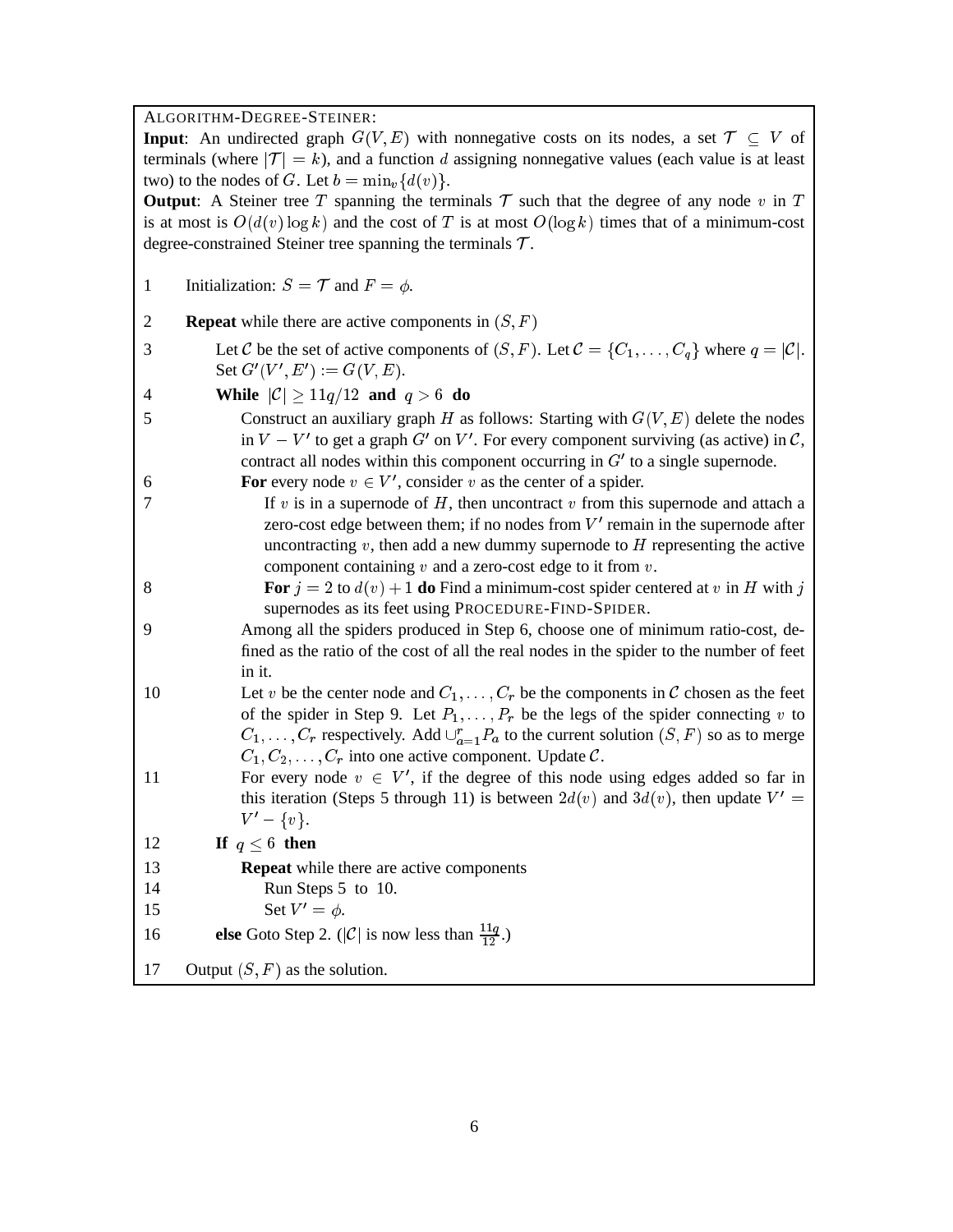#### **Definition 5.1** *[18]*

*A* spider *is a tree with at most one node of degree greater than two. A* center *of a spider is a node from which there are node-disjoint paths (called* legs*) to the leaves of the spider. Note that if a spider has at least three leaves, its center is unique. The leaves of the spider are also called the* feet *of the spider. A* nontrivial spider *is one with at least two feet.*

#### **5.2 The Algorithm and its Performance Guarantee**

The rest of Section 5 is devoted to describing the algorithm and its performance for approximately solving the (N-DEGREE, E-TOTAL-COST, STEINER TREE). ALGORITHM-DEGREE-STEINER gives the details of the entire algorithm.

### **5.3 A Procedure to Find Minimum Ratio Spiders**

The heart of ALGORITHM-DEGREE-STEINER is Step 8 — a procedure that chooses a nontrivial spider of minimum "ratio-cost". We describe this procedure informally. Consider a generic step of ALGORITHM-DEGREE-STEINER (Step 4). Observe that we maintain a current graph  $G'$  and the current partial solution  $(S, F)$ . Let the connected components of  $(S, F)$  be denoted by  $\{C_1 \ldots, C_q\}$ . The spider we use to merge these components must have a real node of  $G'$  as the center and some of these components as its feet. During the course of an iteration, we may delete a node v from  $G'$  if the degree of v due to the addition of edges in the generic step is between  $2d(v)$  and  $3d(v)$ ; i.e., a constant factor of the degree bound for v. We must then choose in the current graph  $G'$  a spider of minimum ratio-cost, namely the ratio of the cost of all the nodes of  $G' - S$  in the spider and the number of feet of the spider.

Although the concept of a spider is similar to the one used in [18], the degree constraint makes the problem of finding a "good spider" harder. As a result, the procedure in [18] for finding spiders cannot be used in place of PROCEDURE-FIND-SPIDER described below.

We find a spider of minimum ratio-cost by using several calls to a minimum-cost flow algorithm on the auxiliary graph  $H$ . We describe how to find a minimum ratio spider centered at a specific node  $v \in G'$ , the current graph. By trying all nodes, we can choose the overall minimum ratio spider. To find a minimum ratio spider centered at v, it suffices to find a spider centered at v containing exactly j feet such that it has minimum total node cost. By trying all values of j in the set  $\{2, 3, \ldots, d(v) + 1\}$ , we can find the value of j minimizing the ratio cost of the resulting spider for  $v$ . PROCEDURE-FIND-SPIDER given below describes a method to find a minimum node-cost spider centered at  $v$  with exactly *i* feet.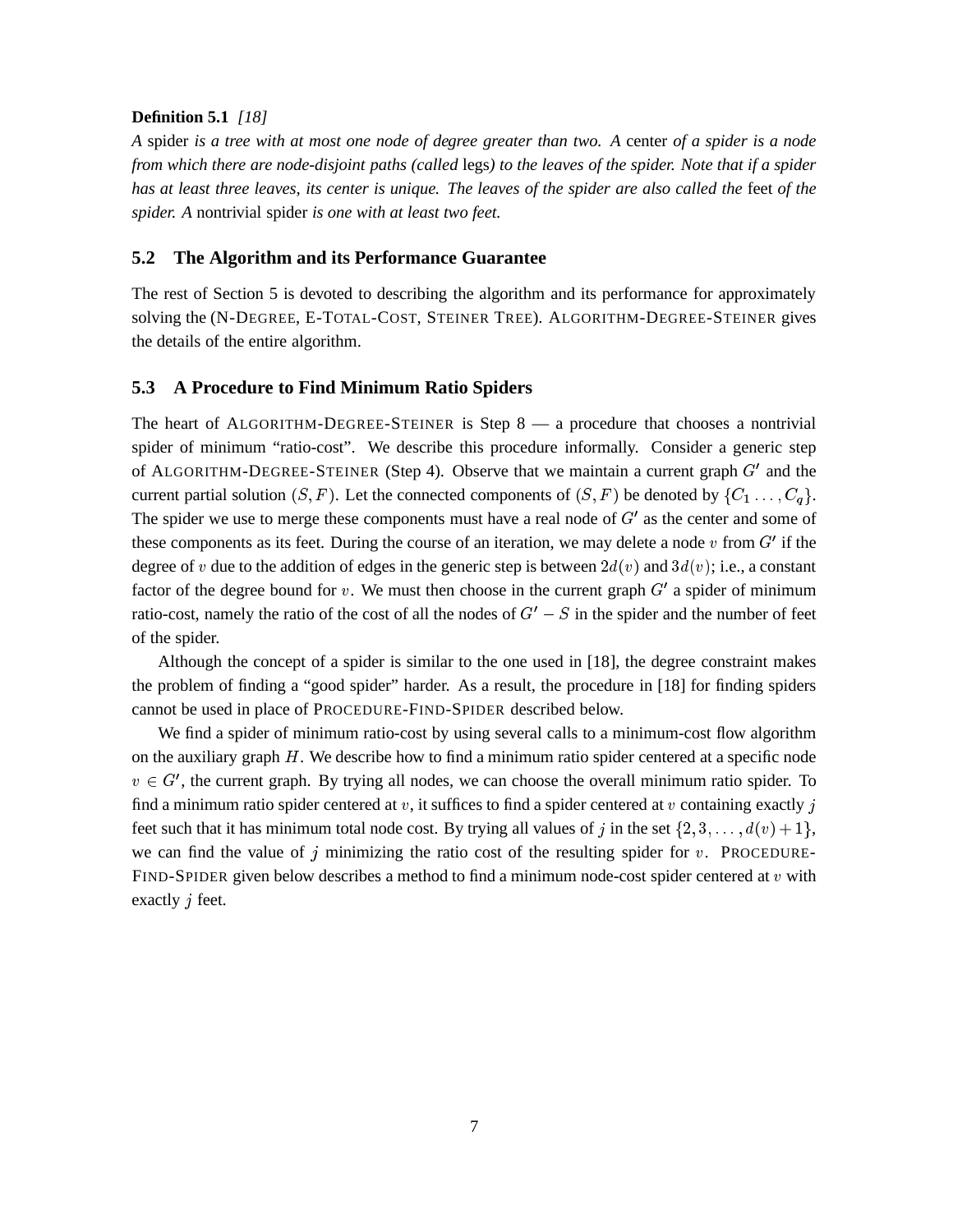PROCEDURE-FIND-SPIDER:

**Input**: An undirected graph  $H$  containing real nodes and supernodes, a real node  $v$  as the center and a number <sup>j</sup> specifying the number of feet in the spider to be constructed. **Output:** A minimum-cost spider centered at  $v$  with  $j$  feet that are supernodes.

- 1 Bi-direct all the undirected edges in  $H$  giving each resulting arc the cost of the node at its tail. (Supernodes have zero cost.)
- 2 Reassign the cost of all the arcs leaving the center node v to be  $\frac{c(v)}{i}$ .
- 3 Attach a new sink node  $t<sub>v</sub>$  with new arcs of zero-cost coming to it from all the supernodes.

<sup>j</sup>

4 In this digraph, impose a capacity bound of one unit on all nodes except  $v$  and  $t<sub>v</sub>$  and find a minimum-cost flow of value j from v to  $t_v$ .

#### **Remarks:**

- 1. The solution to the above flow problem (when feasible) can be found in polynomial time and is integral (see [2] or Chapter 4 of [6]).
- 2. Such a flow gives a minimum-cost set of node-disjoint paths originating at  $v$  and ending at a set of <sup>j</sup> supernodes.
- 3. The cost of real nodes in  $H$  other than  $v$  that occur in flow paths are accounted for in the cost of the arcs leaving them. Node  $v$  has exactly  $j$  arcs leaving it in the flow solution, each of cost  $\frac{c(v)}{i}$  for a total of  $c(v)$ . Thus, the total cost of the flow solution is equal to the cost of all the real <sup>j</sup> nodes in the spider that are not in any component of  $(S, F)$ .
- 4. The set of edges in the solution to the flow problem contains no cycles. Consequently, the set of undirected edges from the original graph that correspond to these flow paths (i.e., ignoring the arcs into  $t_v$ ) contain no cycles.

We now prove the claimed performance guarantee of the algorithm. For ease of exposition the proof is broken down into a sequence of lemmas and theorems.

**Proposition 5.2** *The number of iterations of Step 2 in the algorithm is* O(log k) *where* <sup>k</sup> *is the number of terminals.*

The above proposition follows by observing that in each iteration of Step 4, we reduce the number of active components by a constant factor. We start with  $k$  components and the last iteration runs to completion when this number drops to 6 or below.

**Proposition 5.3** *For each node* v, the increase in the degree of v in  $(S, F)$  due to edges added in one *iteration of Step 2 is at most*  $3d(v)$ *.*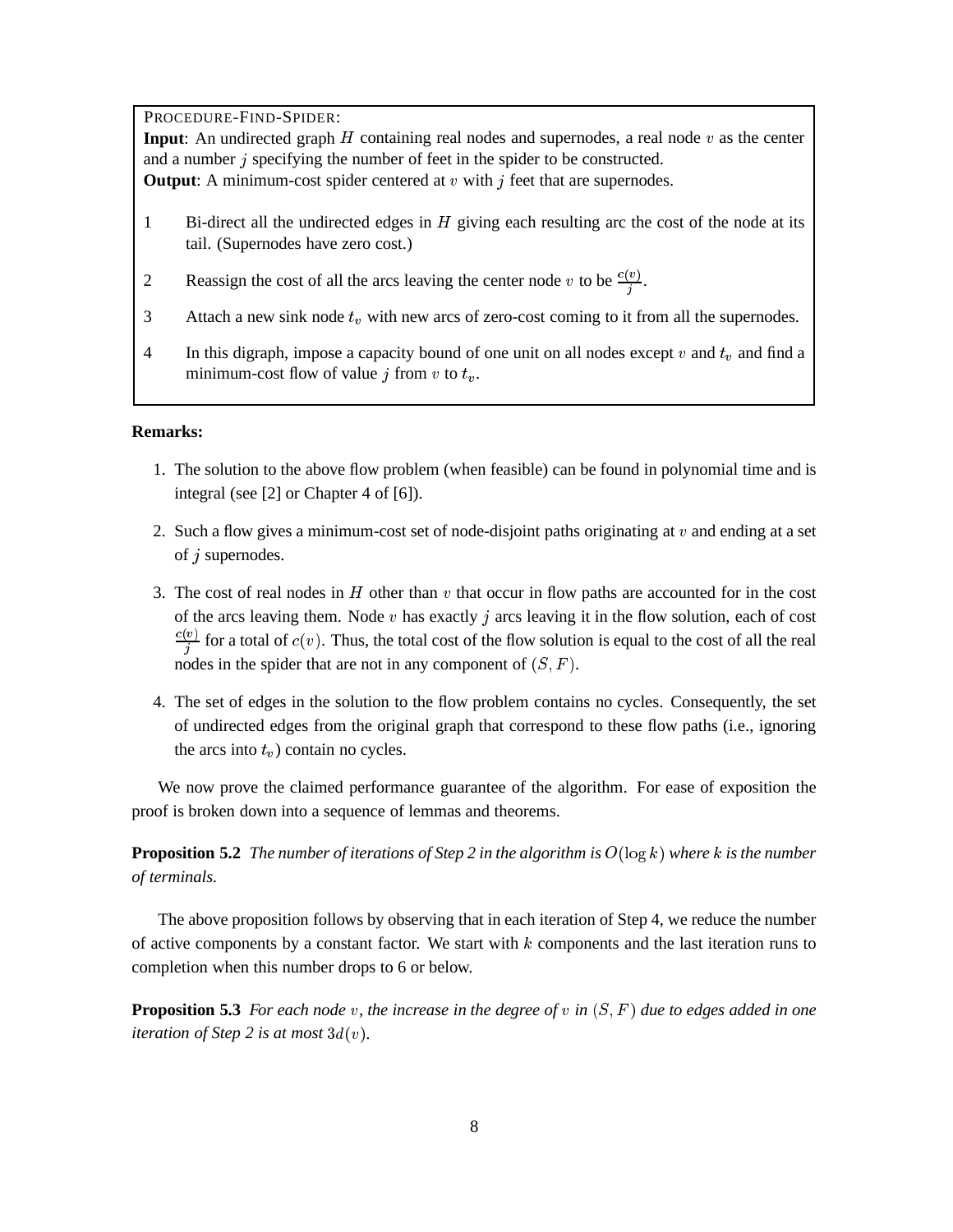**Proof:** Consider a node v and fix an iteration i (Step 4). If degree of v exceeds  $2d(v)$  using edges in this iteration, then it is deleted from further consideration in Step 11 and no more edges are added in this iteration that are adjacent to it. Furthermore, in Step 8 the increase in degree of  $v$  is either (i) at most  $d(v) + 1$  if it is the center of the chosen spider or (ii) at most 2 which is in turn at most  $d(v)$  if it is a non-center node of the chosen spider (since for all v,  $d(v) \ge 2$ ). Thus, if the degree of v is no less than  $2d(v)$  to begin with, it never exceeds  $3d(v)$  after executing Step 8. In the last iteration, we merge at most 6 components using an acyclic set of edges. Thus, the degree of v increases by at most  $6 \leq 3d(v)$ , since for all  $v, d(v) \geq 2$ .

Combining Propositions 5.2 and 5.3 immediately leads to the performance guarantee on the degree of a node in the final solution. We now bound the total cost of the subgraph added in one iteration. Lemma 5.4 along with Proposition 5.2 yield the required performance guarantee on the total cost of the final solution, completing the entire proof.

**Lemma 5.4** *The cost of the set of nodes added to the solution in each iteration of Step 2 is at most*  $O(OPT)$ *.* 

First we complete the proof with regard to the the cost added in the last iteration. Recall that at the beginning of the last iteration, the number of active components is at most 6. For this iteration, our algorithm reduces to that of Klein and Ravi [18] for node-weighted Steiner trees. Hence using their result with the number of "terminals" to be connected being at most <sup>6</sup>, the cost of the nodes added is at most  $O(OPT \log 6) = O(OPT)$ .

The proof of the lemma for the remaining iterations is more involved and is described in Sections 5.4 through 5.6. The proof proceeds by deriving a decomposition of an optimal solution and using it as a witness to the performance of the algorithm in each iteration. In particular, we use the decomposition to prove an averaging lemma and use this in conjunction with a potential function argument due to Leighton and Rao [19] to prove Lemma 5.4. We begin by proving a bound on the total degree of all the nodes that are deleted from  $G'$  in any iteration.

#### **5.4 Bounding the Total Degree of Deleted Nodes**

Fix an iteration i. Let the active components in the beginning of this iteration i be  $C_1, C_2, \ldots, C_q$ . At the beginning of this iteration, we initialize the graph  $G' := G$ . During the course of this iteration, we may delete nodes from  $G'$  in Step 11.

**Lemma 5.5** *In each iteration of Step 2 of the algorithm, the sum of the degrees of all the nodes deleted from G' due to edges added in this iteration is at most q.* 

The proof relies on the following observations.

- 1. The subgraph added in a given iteration is acyclic.
- 2. The iteration terminates when at most  $\frac{q}{12}$  of the active components are merged using edges added in a given iteration.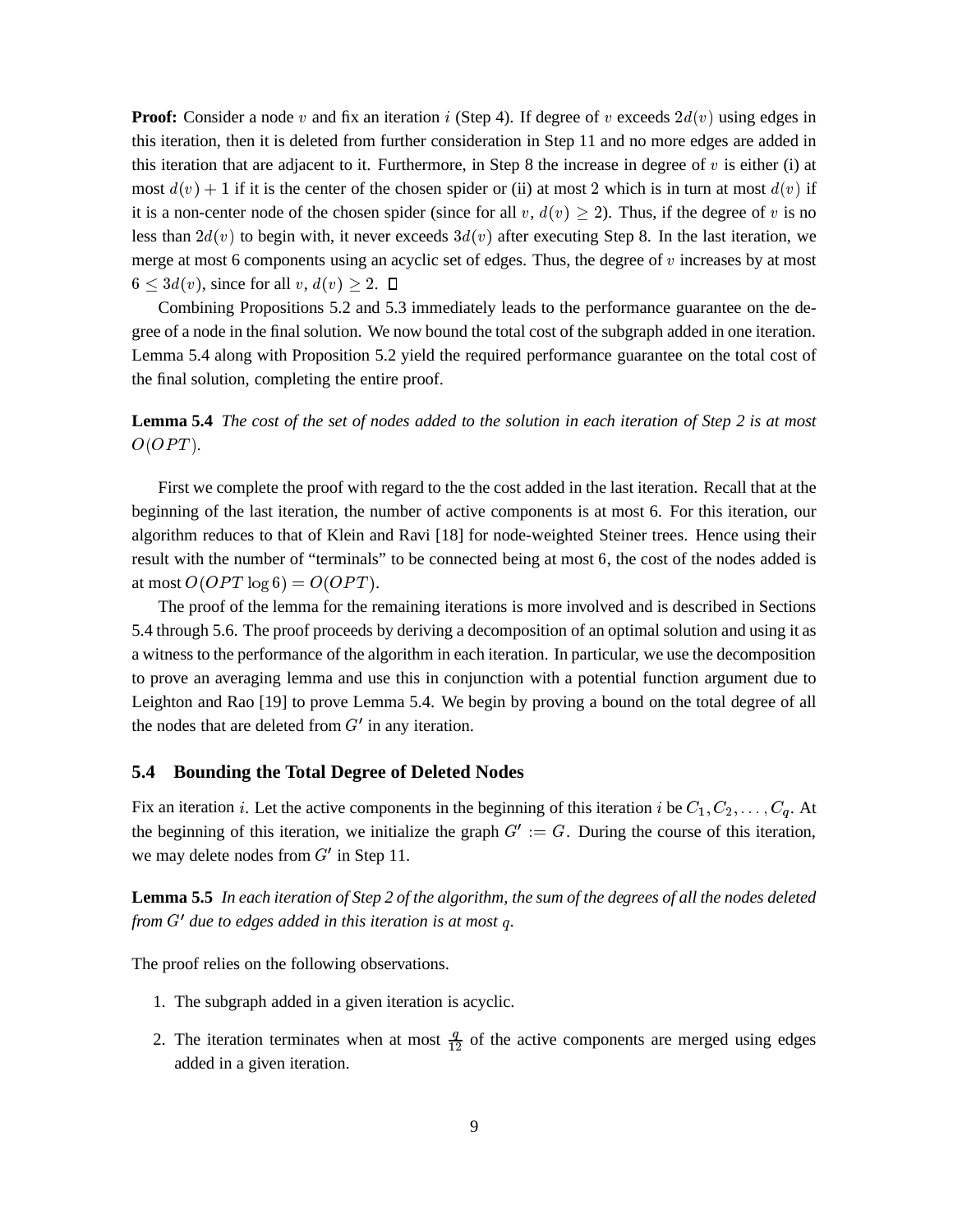Using these observations we can show that a large fraction of the degree of the deleted nodes contributes to merging the  $q$  active components. This implies an upper bound on the sum of the degrees. **Proof:** Let m be the number of components that were merged in this iteration. Note that  $m \leq \frac{q}{12}$ . We can assume without loss of generality that the  $m$  components are merged into a single component. (It is easy to see that in other cases we obtain better bounds.)

Let  $R$  denote the acyclic subgraph added to merge the m components. By the working of the algorithm, the leaves of  $R$  are precisely the m components that were merged. By our assumption,  $d(v) \geq 2$  for all v. Thus, all vertices of degree 2 in R do not contribute to the degree sum of deleted nodes. Hence we modify R to obtain  $\mathcal{R}'$  as follows: We contract all simple paths in which each internal node has degree 2 into a single edge. Now each internal node in  $\mathcal{R}'$  has a degree of at least 3. Let  $\mathcal{N} = \{w_1, w_2, \dots, w_P\}$  denote the internal nodes of  $\mathcal{R}'$ . Note that some of these nodes might not have been deleted. Let  $\mathcal{D}(w_i)$ ,  $1 \leq i \leq P$  denote the degree of  $w_i$  in  $\mathcal{R}'$ . We now prove a stronger statement and show that

$$
D = \sum_{i=1}^{P} \mathcal{D}(w_i) \le q \tag{1}
$$

Note that  $1 \le i \le P$ ,  $\mathcal{D}(w_i) \ge 3$ . Thus  $D \ge 3P$ . But since  $\mathcal{R}'$  is a tree we know that the number of edges  $|E(\mathcal{R}')|$  is given by  $|E(\mathcal{R}')| = P + m - 1$ . Thus

$$
2|E(\mathcal{R}')| = 2(P + m - 1) = D + m \ge 3P + m \tag{2}
$$

implying that  $P \leq m - 2$ . This gives an upper bound on the total number of internal nodes in  $\mathcal{R}'$ .

$$
D + m = 2|E(\mathcal{R}')| = 2(P + m - 1) \le 2(m - 2 + m - 1) \le 3m - 5
$$
 (3)

Combining this with the upper bound on  $m$  we get

$$
D\leq 2m-5\leq 2\frac{q}{12}-5\leq \frac{q}{6}
$$

proving Equation (1).  $\square$ 

#### **5.5 Spider Decompositions and an Averaging Lemma**

We employ the notion of spider decompositions introduced by Klein and Ravi [18] in showing that the each node chosen in Step 9 has small ratio-cost with respect to the optimal solution.

Let <sup>G</sup> be a graph, and let <sup>M</sup> be a subset of its nodes. A *spider decomposition* of <sup>M</sup> in <sup>G</sup> is a set of node-disjoint nontrivial spiders in  $G$  such that the union of the feet and the centers of the spiders in the decomposition contains <sup>M</sup>.

**Theorem 5.6 ([18])** Let G be a connected graph, and let M be a subset of its nodes such that  $|M| \ge$ <sup>2</sup>*. Then* <sup>G</sup> *contains a spider decomposition of* <sup>M</sup>*.*

Let  $v$  be a node chosen in Step 9 of the algorithm. Let  $C$  denote the cost of the subgraph added subsequently in Step 10. Let this subgraph merge <sup>r</sup> trees. We prove the following claim.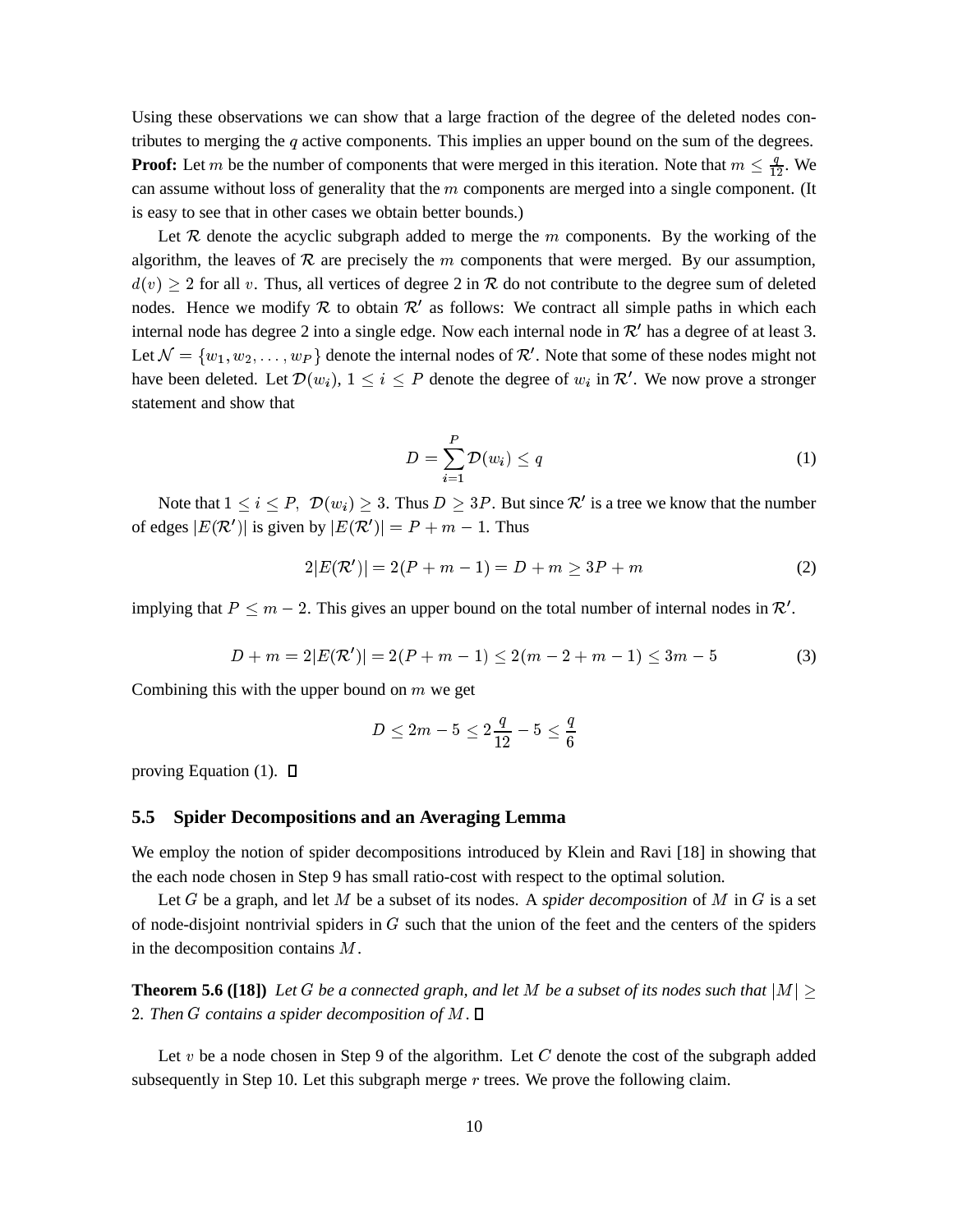#### **Claim 5.7**

$$
r \ge \frac{5}{12} \frac{Cq}{OPT} \tag{4}
$$

**Proof:** Let  $T^*$  be a minimum-cost degree-bounded Steiner tree of cost  $OPT$ . Let  $C_1, \ldots, C_p$  be the active components when a spider centered at node v was chosen by the algorithm. Let  $T^*(v)$  be the graph obtained from  $T^*$  by contracting each  $C_i$  to a supernode of zero cost.  $T^*(v)$  is connected and contains all supernodes. We then remove edges from  $T^*(v)$  so as to make it acyclic; thus  $T^*(v)$  is a tree.

Delete all edges incident on nodes in  $V - V'$  (the deleted nodes) in  $T^*(v)$ . Consider a node u. By construction of  $T^*(v)$ , u's degree in  $T^*(v)$  (denoted by  $d_T(u)$ ) is at most  $d(u)$ . Furthermore, u is deleted in our algorithm only if its degree, denoted by  $d^{i}(u)$ , exceeds  $2d(u)$  due to the edges added in a given iteration of Step 2. Thus we have

$$
\forall u \in V - V', d^{\imath}(u) \ge 2d(u) \text{ and } d_T(u) \le d(u)
$$

Combining these observations with Lemma 5.5, we get

$$
\sum_{u \in V - V'} d_T(u) \le \frac{1}{2} \sum_{u \in V - V'} d^i(u) \le q/2.
$$

Thus, the total number of edges deleted from  $T^*(v)$  is also at most  $\frac{q}{2}$ . Since there were p active  $\overline{\phantom{a}}$ components (and hence supernodes) when v was chosen, the tree  $T^*(v)$  has p supernodes in it. Since we deleted at most  $\frac{q}{2}$  edges from this tree, at least  $p-\frac{q}{2}$  of the supernodes are in subtrees with at least two or more supernodes. Since  $p \ge \frac{11q}{12}$ , at least  $\frac{5q}{12}$  supernodes are in such trees. We summarize this in the following proposition.

**Proposition 5.8** *Let* <sup>M</sup> *denote the subset of supernodes that are in subtrees with two or more supernodes.* Then  $|M| \geq \frac{dq}{10}$  $\frac{3q}{12}$ .

We apply Theorem 5.6 to each subtree of  $T^*(v)$  with at least two supernodes to obtain a spider decomposition of  $M$ . We now compare the ratio cost of spider chosen by the algorithm with that of each spider in the decomposition. To do this however, we must ensure that the following two conditions hold.

- (i) the center of each spider in the decomposition must be a real node (not a supernode) and
- (ii) the number of legs of each spider must be at most  $d(v) + 1$ .

We achieve this as follows. We further partition a spider centered at a supernode into many nontrivial spiders each centered at a real node <sup>v</sup> contained in this supernode such that the union of their feet contains the feet of the original spiders and the number of legs of the spider centered at  $v$  is at most  $d(v) + 1$ . To do this, first consider all the real nodes in the central supernode with at least one leg of the spider incident on them. Each such real node can be made the center of a nontrivial spider (satisfying (i)) with all the legs incident on it as the legs of the spider, along with a zero cost leg to the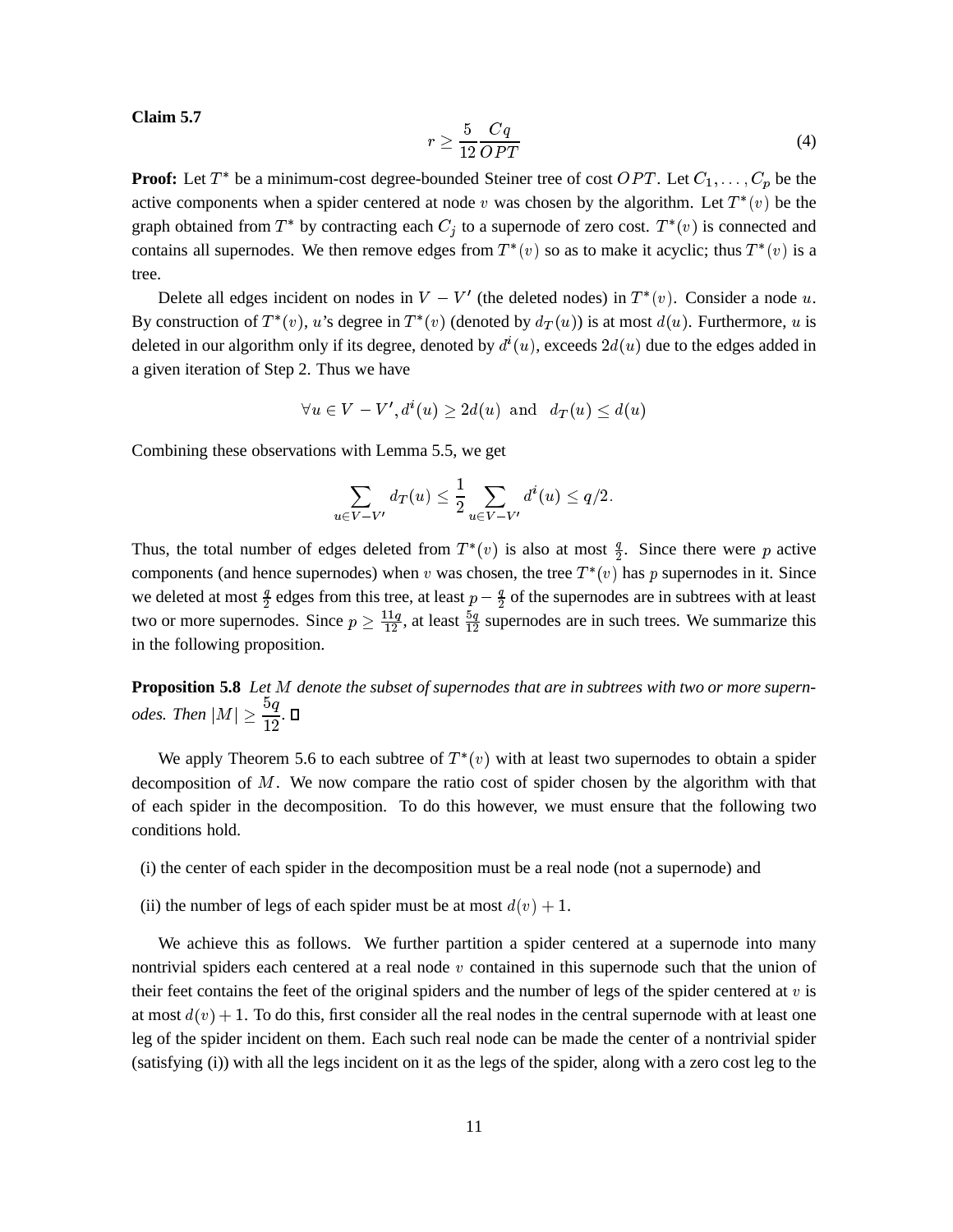supernode that it belongs to. Since the degree of any real node in  $T^*$  is at most  $d(v)$ , the number of legs of any such spider is at most  $d(v) + 1$  satisfying (ii).

Let the centers of the resulting spider decomposition satisfying (i) and (ii) be the set of real nodes  $v_1, \ldots, v_t$ . Let  $\ell_1, \ldots, \ell_t$  denote the number of nodes of M (feet) in each of these spiders respectively. Since every spider in the decomposition is nontrivial and is derived as above, each  $\ell_j$  is at least two and at most  $d(v) + 1$ . Moreover, a spider with center  $v_i$  induces a subset of the current active components, namely the  $\ell_j$  components whose supernodes belong to this spider. Let the cost of the spider centered at  $v_j$  (i.e., cost of  $v_j$  plus the sum of the node-costs of the paths from  $v_j$  to the  $\ell_j$  components – if  $v_j$ is already in a supernode, we may assume its cost to be zero since it has already been paid for in the formation of the supernode) be  $Cost_j$ . Then the ratio cost of the spider centered at  $v_j$  in the auxiliary graph H constructed in this loop is at most  $\frac{Cost_j}{\ell_i}$ .

Since the algorithm chooses a spider of minimum ratio-cost in  $H$ , for each spider in the decomposition we have  $\frac{\cos t_j}{\ell_j} \geq \frac{C}{r}$ . Summing over all the spiders in the decomposition yields

$$
\sum_{j=1}^{t} Cost_j \ge \frac{C}{r} \sum_{j=1}^{t} \ell_j.
$$
\n(5)

Combining Proposition 5.8 with the observation that the union of the feet of the spiders contains  $M$ , we get

$$
\sum_{j=1}^{t} \ell_j \ge |M| \ge \frac{5q}{12}.\tag{6}
$$

Also note that

$$
\sum_{j=1}^{t} Cost_j \le COST(T^*(v)) \le OPT \tag{7}
$$

since (i) the cost of the nodes in the tree  $T^*(v)$  is at most  $OPT$  and (ii) each real node in  $T^*(v)$ appears in at most one spider. Combining Equations (5), (6) and (7) yields Claim 5.7.  $\Box$ 

#### **5.6 A Potential Function Argument**

Now we are ready to complete the proof of Lemma 5.4. Fix an iteration  $i$  and let the set of nodes chosen in Step 9 of the algorithm in this iteration be  $v_1, \ldots, v_f$  in the order in which they were chosen.

Let  $\phi_i$  denote the number of active components in the solution after choosing vertex  $v_i$  in this iteration. Thus, for instance,  $\phi_0 = q$ , the number of active components at the beginning of this iteration in  $(S, F)$ ,  $\phi_{f-1} > \frac{11q}{12}$  and  $\phi_f \le \frac{11q}{12}$ . Let the number of trees merged using vertex  $v_j$  be  $r_j$ . Then we have

$$
\phi_j = \phi_{j-1} - (r_j - 1) \tag{8}
$$

Let  $C_i$  denote the cost of the subgraph added by the algorithm in the step when vertex  $v_i$  was chosen. Then by Claim 5.7, we have

$$
r_j \ge \frac{5}{12} \frac{C_j q}{OPT} \ge \frac{5}{12} \frac{C_j \phi_{j-1}}{OPT} \tag{9}
$$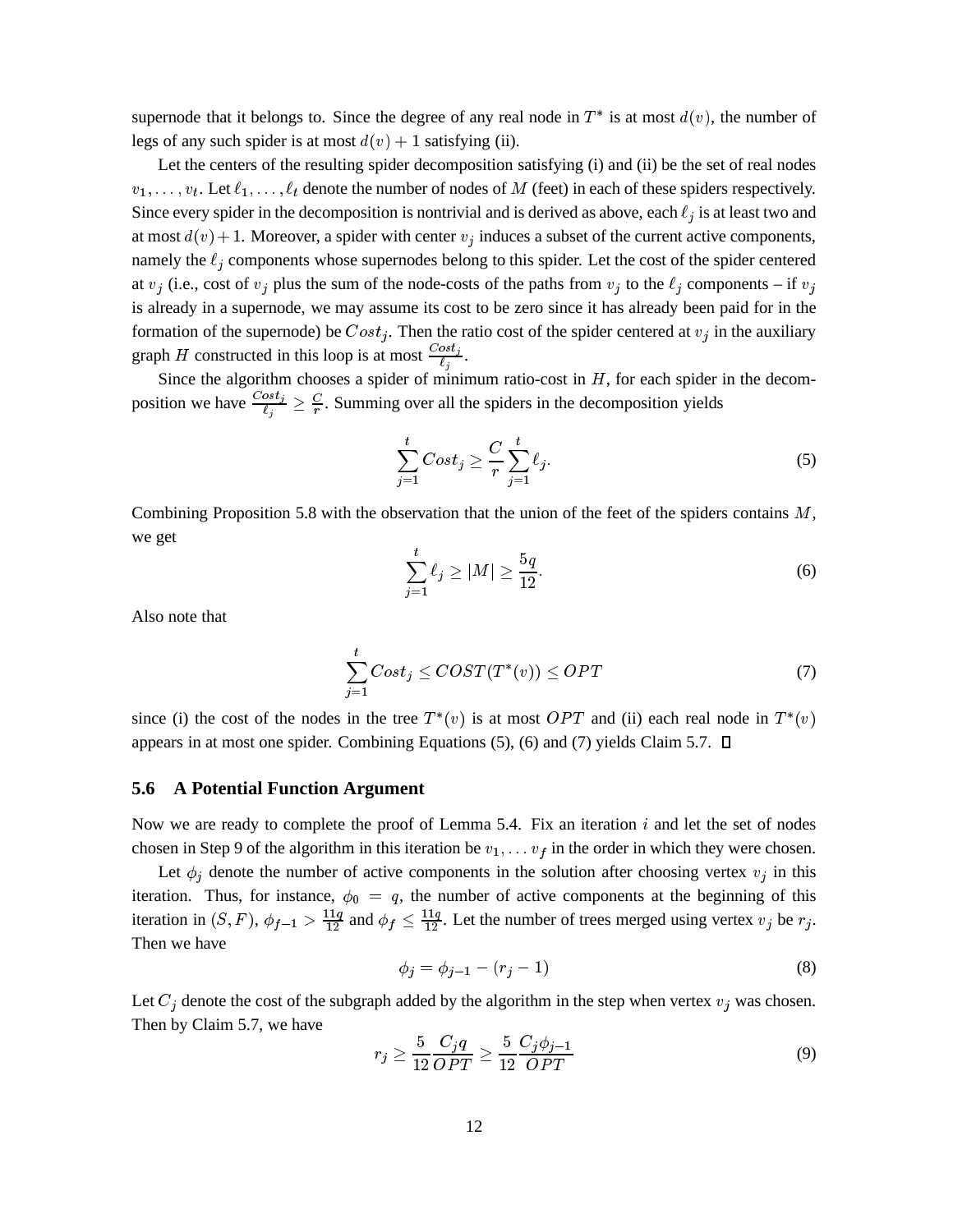We now use an analysis technique due to Leighton and Rao [19] to complete the proof as in [18]. Substituting Equation (9) into (8) and simplifying using  $r_j \geq 2$  gives

$$
\phi_j \le \phi_{j-1} \left( 1 - \frac{5}{24} \frac{C_j}{OPT} \right) \tag{10}
$$

Simplifying (10), we obtain

$$
\phi_{f-1} \le \phi_0 \prod_{j=1}^{f-1} (1 - \frac{5}{24} \frac{C_r}{OPT}).
$$

Taking natural logarithms on both sides and simplifying using the approximation  $\ln(1 + x) \leq x$ , we obtain

$$
\frac{24}{5}OPT \ln(\frac{\phi_0}{\phi_{f-1}}) \ge \sum_{j=1}^{f-1} C_j.
$$

Note that  $\phi_0 = q$  and  $\phi_{f-1} > \frac{11q}{12}$  and so we have

$$
\sum_{j=1}^{f-1} C_j < 5 \, OPT \ln \frac{12}{11} = O(OPT) \tag{11}
$$

Note that the cost of the nodes added in this iteration is exactly the sum  $\sum_{i=1}^{J} C_i$ .

To complete the proof, we bound the cost of the subgraph associated with  $v_f$ , the last node chosen in this iteration. Using Claim 5.7 and noting that  $r_f \leq q$  we have

$$
C_f \leq \frac{12}{5} OPT.
$$

Using the above equation and (11), we have that the cost of the set of nodes added in this iteration is

$$
\sum_{j=1}^{f} C_j = O(OPT).
$$

This completes the proof of Lemma 5.4.

The performance of our approximation algorithm was summarized in Theorem 3.1.

#### **5.7 Extension to Proper Function Cut Covers**

The extension of Theorem 3.1 to construct cut-covers defined by proper 0-1 functions is fairly straightforward, and the algorithm for this case follows the same outline as the one above. The reader is referred to [14, 15] for the definition of proper 0-1 functions. The algorithm begins with the set  $S$ being the set of terminals defined by the proper function. The definition of active components in the algorithm is now based on the  $f$ -values given to cuts by the input proper function. In other words, a component is deemed active if the cut around it is. Note that when all components are inactive, the set of edges added by the algorithm until then constitutes a feasible cut-cover.

The only additional issue is that in the proof of the upper bound on the cost of the subgraph added in each iteration, the optimal solution is a forest instead of a single tree. However, as in [18], we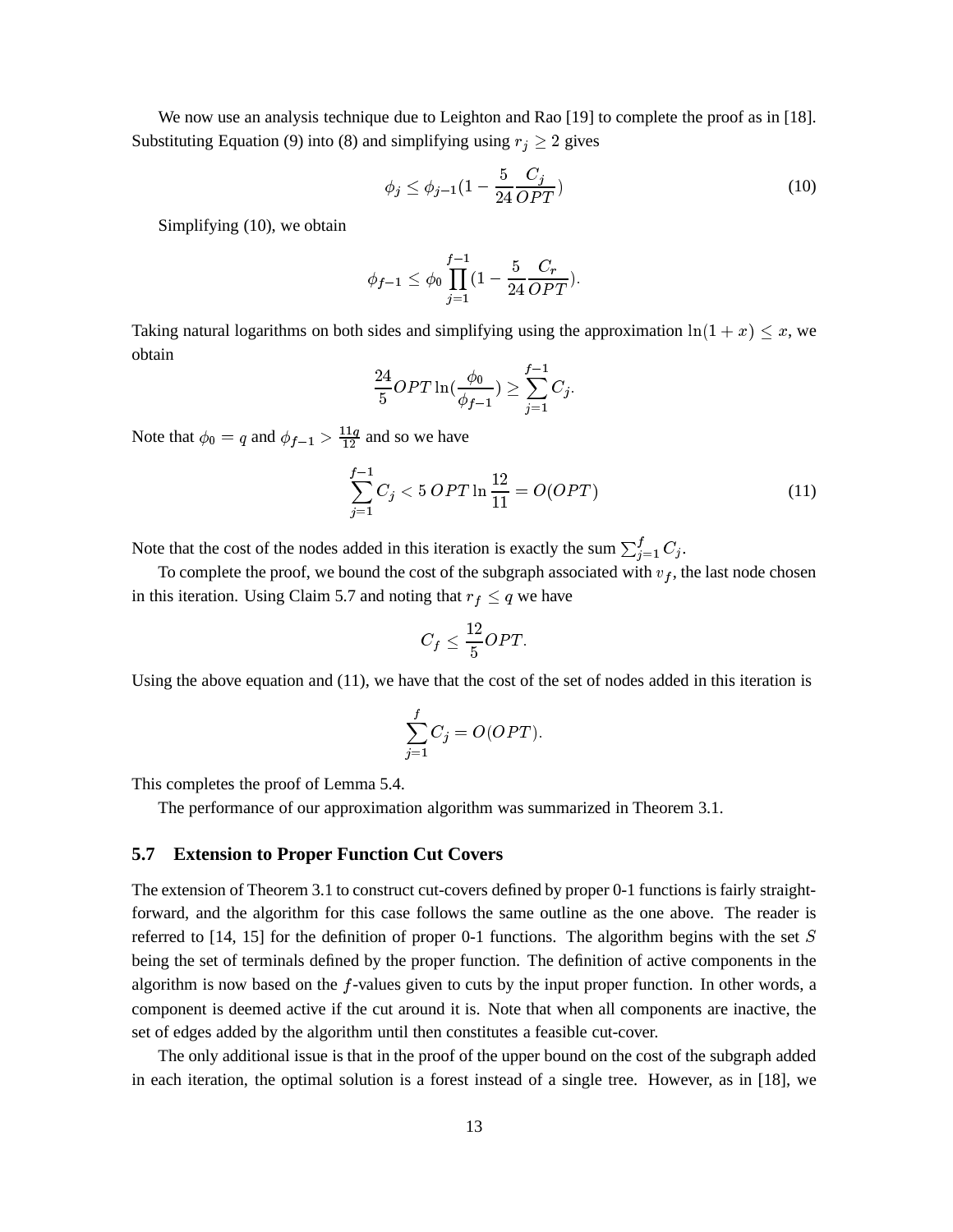can use the fact that each tree in the forest must contain at least two active components to infer that this forest contains at least as many edges as half the number of active components. This observation is sufficient to prove a modified version of Claim 5.7 with slightly worse constants. The details are straightforward and omitted to avoid repetition. Thus we have the following theorem.

**Theorem 5.9** *There is a polynomial-time algorithm that, given an undirected graph* <sup>G</sup> *with nonnegative costs on its nodes, a proper function* <sup>f</sup> *defined on the node subsets of* <sup>G</sup>*, and a function* <sup>d</sup> *assigning a nonnegative value* d(v) <sup>2</sup> *to each node* <sup>v</sup> *of* <sup>G</sup>*, constructs a cut-cover for the family of cuts defined by* f *in which the maximum degree of any node* v *is at most*  $O(d(v) \log k)$  *and the cost of the cover is at most*  $O(\log k)$  *times that of the "minimum-cost degree-constrained cut cover" for f. Here k represents the number of terminals defined by f. A degree-constrained cut cover is a subgraph which covers (i.e., contains at least one edge in) all the cuts defined by* f *and has degree at most*  $d(v)$ *at node v, for all v.*  $\square$ 

# **6 Algorithms Under Triangle Inequality**

One way to circumvent the difficulty of approximating the problems studied is to consider more structured cost functions on the edges. In this direction, we turn to the case where the underlying graph is assumed to be complete with costs only on the edges and these costs obey the triangle inequality. Define the *bottleneck cost* of a network to be the maximum cost of any edge in it. In this case, we present approximation algorithms that strictly conform to the degree restriction in the input problem and approximate the bottleneck cost of the output network as well. Most of the results in this section are straightforward and we discuss it here for the sake of completeness.

#### **6.1 Results for Spanning Trees**

#### **Proposition 6.1**

- *1. There is a polynomial time approximation algorithm for (*N-DEGREE*,* E-TOTAL COST*,* SPAN-NING TREE*) problem restricted to edge-weighted graphs that satisfy triangle inequality. Its* performance guarantee is  $(1, (2 - \frac{(a_{\min}(v)-2)}{(n-1)}))$ *. Moreover, the bottleneck cost of the tree produced by* ALGORITHM-TI-SPANNING-TREE *is at most twice that of the minimum-bottleneck* spanning tree. Here  $d_{\min}(v)$  denotes the smallest degree constraint.
- *2. There is a polynomial-time algorithm that, given a undirected graph with edge costs satisfying the triangle inequality, outputs a TSP tour of total cost at most two times the cost of a MST and of bottleneck cost at most three times that of a minimum bottleneck-cost spanning tree.*

**Proof:** First we sketch the proof of Part 1. The algorithm starts by constructing an MST. It then partitions the edges of the MST into claws and sorts the edges in every claw in the order of nondecreasing cost. Each claw is short-cut locally by replacing edges from the internal node to its children (except the very first child) with edges between consecutive children. Let  $T$  denote the resulting tree.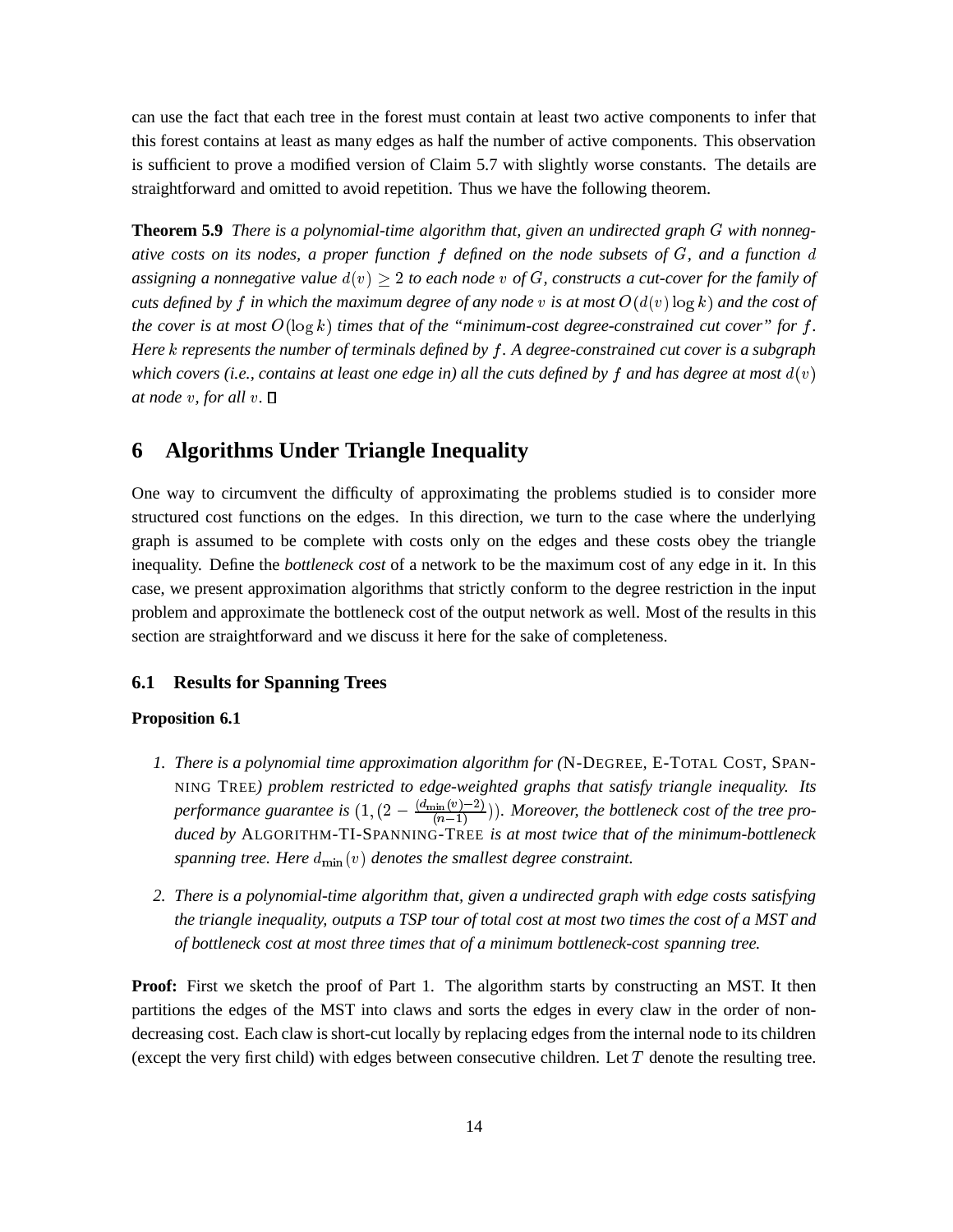To prove the first part of the proposition, for any set  $E'$  of edges, let  $c(E')$  denote the sum of the costs of all the edges in  $E'$ . We have the following relations.

$$
c(MST) = \sum_{v \text{ : } v \text{ is not a leaf of the MST}} c(claw(v)).
$$

For an internal node v, let  $t(v)$  denote the number of children of v in the rooted MST. For the solution  $T$ , we have

$$
c(T) = \sum_{v \; : \; v \; \text{is not a leaf of the MST}} [c(claw(v)) - \sum_{i=2}^{t(v)-d(v)+2} c(v, v_i) + \sum_{i=2}^{t(v)-d(v)+2} c(v_{i-1}, v_i)].
$$

By triangle inequality on the costs  $c$ , we have

$$
c(v_{i-1}, v_i) \le c(v_{i-1}, v) + c(v, v_i) \le 2c(v, v_i)
$$

The last inequality follows from the way we ordered the edges in each claw in non-decreasing order of costs. Putting the above three equations together, we get the following bound on the cost of the output tree  $T$ .

$$
\frac{c(T)}{c(MST)} \leq (2 - \frac{(d_{min}(v) - 2)}{(n-1)}).
$$

Since the cost of any  $d(v)$ -bounded spanning tree is at least as much as that of the MST, this gives the bound on the cost of the tree output by the algorithm.

We now complete proof by proving the bound of two on the bottleneck cost. It is well known that an MST is also an optimum bottleneck spanning tree. Since each short-cut used in forming the output tree  $T$  is made up of at most two edges, the bottleneck cost of  $T$  is at most twice that of the MST. Since the bottleneck cost of any <sup>b</sup>-bounded spanning tree is at least as much as that of the bottleneck spanning tree, the resulting tree has bottleneck cost at most twice the optimum.

Part 2 of the proposition follows from standard constructions based on a recursive short-cutting procedure using edges from the cube of the Minimum Spanning Tree. This is also hinted at in [7] (see problem 37.2-3 on page 975).

# $\Box$

### **6.2 Extension to Higher Connectivities**

Now we are ready to prove our result for networks with higher connectivities. The result is proved by using short-cuts that induce higher-connected graphs.

**Theorem 6.2** *There is a polynomial-time algorithm that, given an undirected graph with edge costs satisfying the triangle inequality, and an integer*  $k > 2$  *(the vertex-connectivity requirement), outputs a* <sup>k</sup>*-connected spanning subgraph of* <sup>G</sup> *in which the degree of every node is exactly* <sup>k</sup>*, the total cost of all the edges in the subgraph is at most*  $\frac{k+4}{2}$  *times that of a minimum-cost k-connected subgraph*, and the bottleneck cost of the subgraph is at most  $3 \cdot \lceil \frac{k}{2} \rceil$  times that of a minimum bottleneck-cost *spanning tree.*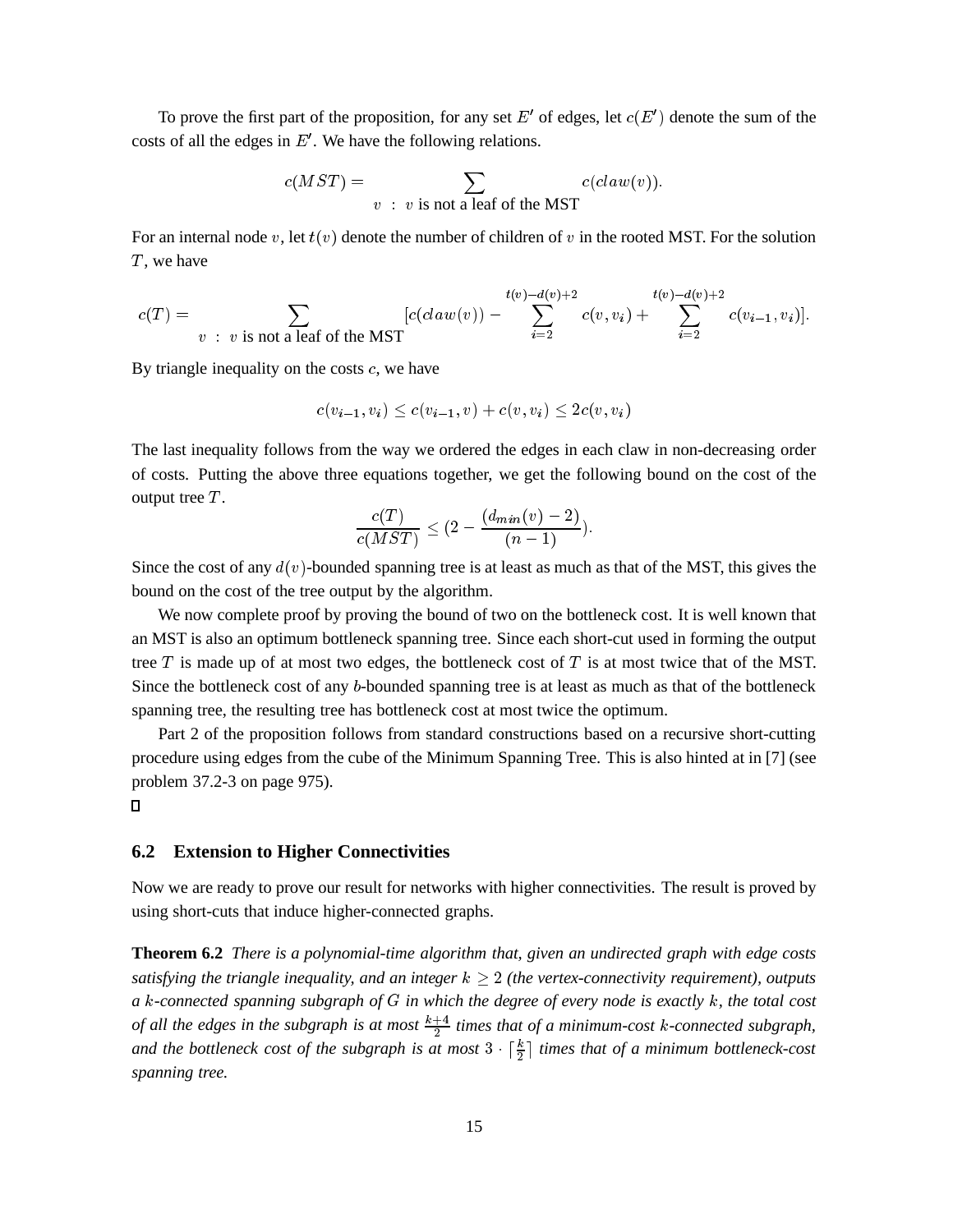**Proof:** Let  $c^*$  and  $\beta^*$  denote the cost of an MST and the optimum bottleneck cost of a spanning tree of the input graph. By Proposition 6.1, we can obtain a TSP tour T of cost  $c(T)$  and bottleneck cost  $\beta(T)$  such that  $c(T) \leq 2c^*$  and  $\beta(T) \leq 3\beta^*$ . Let the vertices in this tour be numbered  $v_1, v_2, \ldots, v_n$ . Now, we add extra edges to this cycle as follows: For every node, add edges joining it to vertices to its left in the cycle that are within  $\lceil \frac{k}{2} \rceil$  edges from it and all vertices to its right in the cycle that are within  $\lfloor \frac{k}{2} \rfloor$  edges from it. It is not hard to see that this graph is k-vertex-connected (by showing  $\lceil \frac{k}{2} \rceil$ ) disjoint paths between any pair of nodes going clockwise in the cycle and another  $\lfloor \frac{k}{2} \rfloor$  disjoint paths  $$ going counter-clockwise). The degree of every node in this graph is exactly  $k$ . Since each shortcut employed replaces a path of at most  $\lceil \frac{k}{2} \rceil$  edges, the bottleneck cost goes up by this factor. This proves that the bottleneck cost of this subgraph is within  $3 \cdot \lceil \frac{k}{2} \rceil$  of optimal.

The total cost of the graph obtained this way can be computed by bounding how many newly added edges contain a given edge in the TSP tour within their span of  $\frac{k}{2}$  or less. We can compute this for an edge  $uv$  by counting all the added edges that originate at  $u$  or to the left of it and end at  $v$  or to its right. The number of such edges originating at u is  $\lceil \frac{k}{2} \rceil$ , and the number originating at the node before u crossing over uv is  $\lceil \frac{k}{2} \rceil - 1$  and so on, giving a to  $\frac{k}{2}$  – 1 and so on, giving a total of at most  $\frac{k(k+2)}{8}$  + 1. Thus the total cost of this graph is at most  $\frac{k(k+2)}{8} + 1$  times that of the TSP tour T that we started with. This in turn is at most  $\left(\frac{\kappa(\kappa+2)}{4}+1\right)c^*$ . However, we can apply an approximate min-max relation between a MST and a packing of cuts in the graph that is derived in [1, 14] in proving a better performance guarantee of  $\frac{k+2}{2}+1$  for the total cost.

In particular, if  $OPT_k$  denotes the cost of a minimum k-connected subgraph, we show that  $OPT_k \geq \frac{kc^2}{2}$ . This would prove that the cost of the k-connected subgraph output by our algorithm is at most  $\left(\frac{k+2}{2}\right)$  $\frac{+2}{2} + 1$ )  $OPT_k$  as claimed in Theorem 6.2.

 $\overline{\phantom{a}}$ 

It remains to prove that  $OPT_k \geq \frac{k\epsilon^*}{2}$ . We do this in the remainder of this section. Before that we need some definitions. Given a graph <sup>G</sup>, recall that an edge cut in the graph can be written as  $\Gamma(W)$ , where W is a node subset of the graph, and  $\Gamma(W)$  denotes the set of edges with exactly one endpoint in W. A fractional packing of cuts is a family of cuts  $\Gamma(W_1), \Gamma(W_2), \ldots, \Gamma(W_k)$ , together with a rational *weight* for each cut. A (fractional) <sup>w</sup>*-packing* of cuts is a weighted collection of cuts that have the following property: for each edge  $(u, v)$  of cost  $w(u, v)$ , the sum of the weights of all the cuts in this collection containing the edge is at most  $w(u, v)$ . The *value of the packing* is the sum of the weights of all the cuts in the packing. A *maximum packing* is one of maximum value. The following theorem is a consequence of the results in [1, 14].

**Theorem 6.3** *Given an undirected graph with edge-weights, a minimum-weight spanning tree has weight at most twice the value of a maximum packing of cuts.*

The algorithms in [1, 14] find a greedy packing of cuts and simultaneously build a minimum spanning tree of weight at most twice the value of this packing.

Note that any  $k$ -connected spanning subgraph must have at least  $k$  edges crossing any cut since this subgraph has <sup>k</sup> disjoint connections between every pair of vertices. Thus we have the following lemma.

**Lemma 6.4** *The weight of any* <sup>k</sup>*-connected subgraph is at least* <sup>k</sup> *times as much as the value of a maximum packing of cuts.*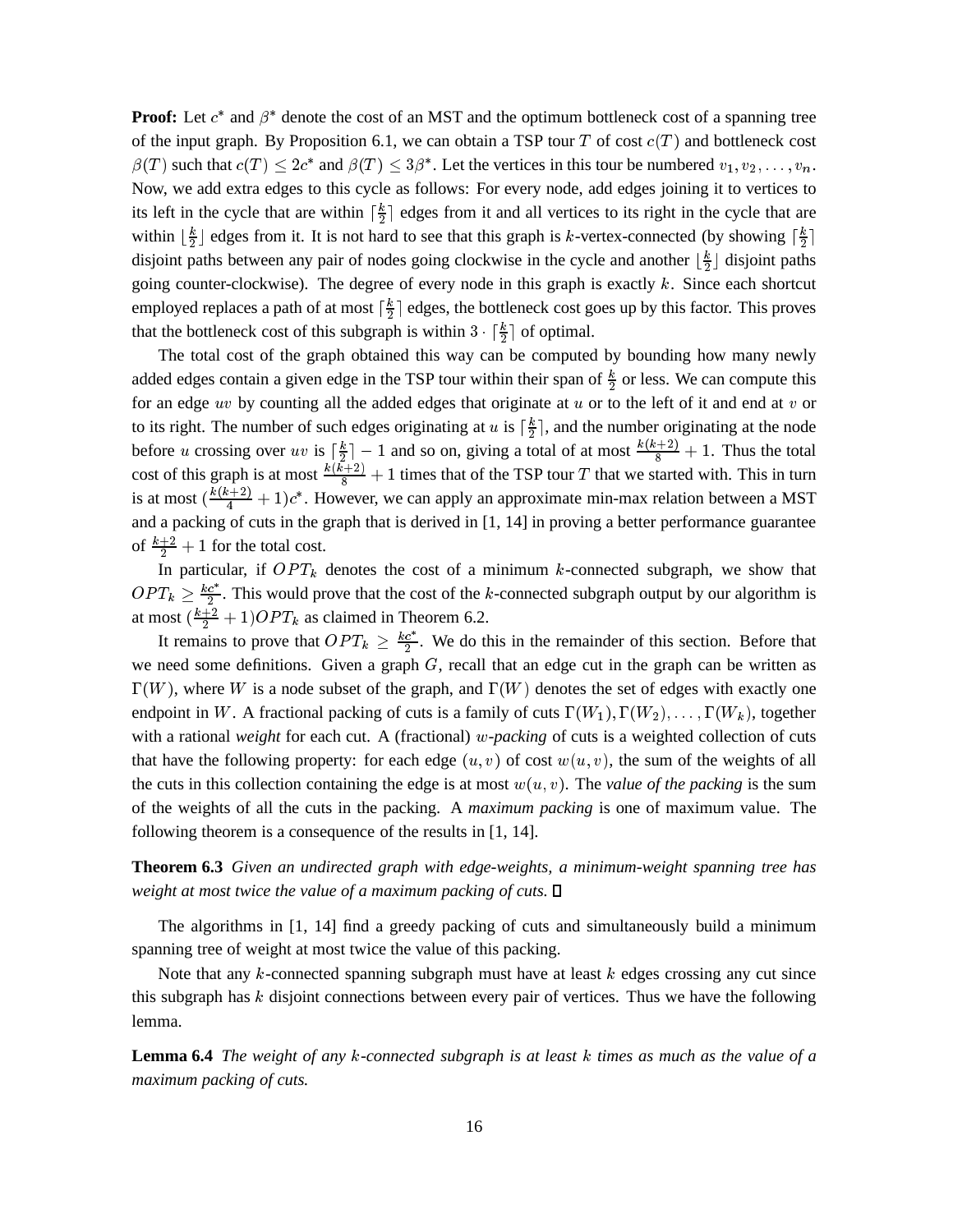Applying the above lemma to the optimum k-connected subgraph of cost  $OPT_k$  and combining with Theorem 6.3 above we conclude that  $OPT_k \geq \frac{kc^*}{2}$ .  $\overline{\phantom{a}}$ 

# **7 Hardness Results**

In this section, we prove hardness results that motivate the need for bicriteria approximations rather than approximating only one objective while strictly obeying the budget on the other. We first prove the results for spanning trees and then strengthen the results for Steiner trees.

#### **7.1 Hardness Results for Spanning Tree Problems**

- **Theorem 7.1** *1. Unless*  $P = NP$ , for any  $\rho > 1$ , there is no polynomial time  $(1, \rho)$  approximation *algorithm for the problem (*U-DEGREE*,* E-TOTAL COST*,* SPANNING TREE*).*
	- *2. Unless*  $P = NP$ *, for any*  $\rho > 1$ *, there is no polynomial time*  $(1, \rho)$  *approximation algorithm for the problem (*U-DEGREE, E-BOTTLENECK-COST, SPANNING TREE*).*
	- *3. Unless*  $P = NP$ , for any  $1 \leq \rho \leq 2$ , there is no polynomial time  $(1, \rho)$  approximation algorithm *for the problem (*U-DEGREE, E-BOTTLENECK-COST, SPANNING TREE*), even when edge weights satisfy triangle inequality.*

**Proof:** The NP-hardness of (U-DEGREE, E-TOTAL COST, SPANNING TREE) and (U-DEGREE, E-BOTTLENECK-COST, SPANNING TREE), follows via a straightforward reduction from the HAMIL-TONIAN PATH problem in which we add a the right number of distinct leaves to each node of the original graph.

To prove the third part, we use the cost assignment as in the first part of the proof that obeys the triangle inequality. Under this assignment, the maximum cost of any edge in any <sup>b</sup>-bounded spanning tree of the resulting graph is at most one if the original graph is Hamiltonian and is at least two otherwise. Hence an approximation algorithm with performance ratio less than two in this case would be able to recognize Hamiltonian graphs. This completes the proof of Theorem 7.1.  $\Box$ 

### **7.2 Hardness Results for Steiner Tree Problems**

Since a spanning tree is a special case of a Steiner tree, it follows from Part 1 of Theorem 7.1 that unless P = NP, there is no polynomial time  $(1, \rho)$  or  $(\rho, 1)$  approximation algorithm for the (U-DEGREE, E-TOTAL-COST, STEINER TREE) problem for any  $\rho > 1$ . Furthermore, since the problem of computing a Steiner tree of minimum total edge weight (even without any degree constraints on nodes) is NP-hard, it follows that unless P = NP, there is no polynomial time  $(\rho, 1)$  approximation algorithm for the (U-DEGREE, E-TOTAL-COST, STEINER TREE) problem for any  $\rho > 1$ .

These hardness results require either the budget to be satisfied exactly or the cost of the network to be optimal. We now present a result which points out the difficulty of solving the Steiner version of the non-uniform degree bounded problem within constant factors. This result is obtained by a reduction from the SET COVER problem. Recently, Arora and Sudan [3], and independently Raz and Safra [27] have shown the following non-approximability result for MIN SET COVER.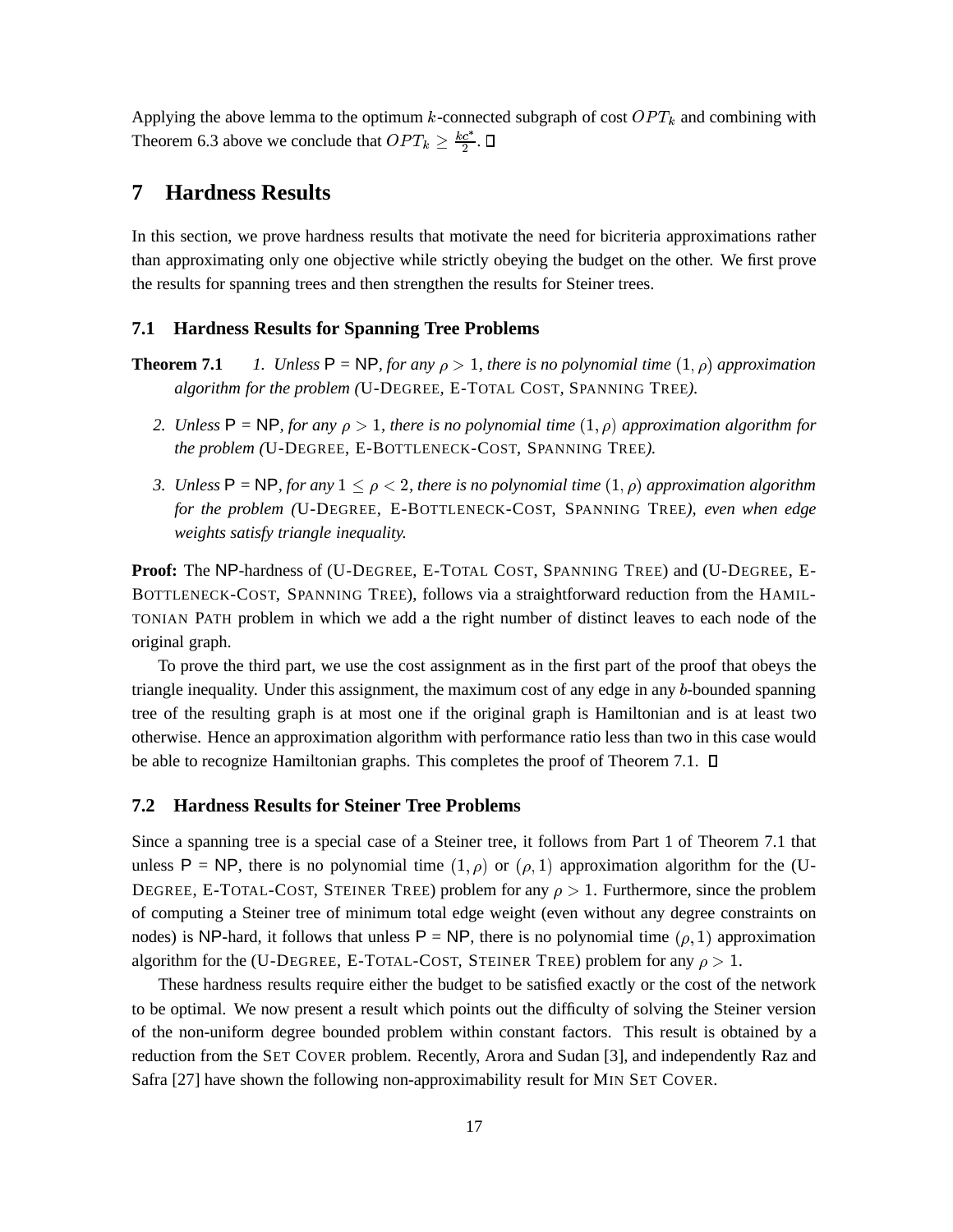**Theorem 7.2** *Unless*  $P = NP$ , *the* MIN SET COVER *problem, with a universe of size k, cannot be approximated to better than a* ln <sup>k</sup> *factor.*

**Theorem 7.3** *Unless*  $P = NP$ *, for any*  $\varepsilon > 0$ *, there is no polynomial time*  $(2 - \varepsilon)$ *-approximation algorithm for the non-uniform degree-bounded Steiner tree problem.*

**Proof:** Suppose there is a polynomial time  $(2 - \varepsilon)$ -approximation algorithm A for the problem. We will show that A can be used to obtain a polynomial time 2-approximation for the MIN SET COVER. In view of Theorem 7.2, the required result would follow.

Given an instance of MIN SET COVER, we construct the natural bipartite graph with one partition for set nodes (denoted by  $Q_1, Q_2, \ldots, Q_m$ ) and the other for element nodes (denoted by  $q_1, q_2, \ldots,$  $q_n$ ), and edges representing element inclusion in the sets. To this bipartite graph, we add an "enforcer" node (denoted by  $x$ ) which is adjacent to each of the set nodes. Let  $G$  denote the resulting bipartite graph. The set R of terminals for the Steiner tree instance is given by  $R = \{x, q_1, q_2, \ldots, q_n\}.$ 

In this way, we create a sequence of  $m$  instances of the problem (N-DEGREE, E-TOTAL-COST, STEINER TREE). In all these instances, the degree bound for each element node is chosen as 1 and the degree bound for each set node is chosen as  $n + 1$ . For the j<sup>th</sup> instance of the (N-DEGREE, E-TOTAL-COST, STEINER TREE) problem, the degree bound on the enforcer node is chosen as  $j$  $(1 \leq j \leq m).$ 

Suppose there is an optimal solution  $Q' = \{Q_{i_1}, Q_{i_2}, \ldots, Q_{i_k}\}$  consisting of k sets to the MIN SET COVER instance. Then the Steiner tree T in G consisting of x, the edges  $(x, Q_{i_j})$ ,  $1 \leq j \leq k$ , and one edge from each element node to some set node in  $Q'$  satisfies all the degree constraints. The cost of  $T$  is equal to  $k$ .

Suppose we run the approximation algorithm A successively on instances 1, 2,  $\dots$ , m of the (N-DEGREE, E-TOTAL-COST, STEINER TREE) problem. Note that A may fail to produce a Steiner tree on some of these instances since there may be no Steiner tree satisfying the degree constraints, even after allowing for degree violations by a factor of  $2 - \varepsilon$ . We stop as soon as A produces a solution. We now argue that from this solution, we can obtain a 2-approximate solution to the MIN SET COVER instance. To see this, note that when we run A on instance  $k$ , A must produce a Steiner tree  $T'$ , since as argued above, there is a feasible solution to instance k. Since the degree requirement for each element node is 1 and the violation factor is less than 2, the degree of each element node in  $T'$  is 1. Similarly, the degree of the enforcer node x in  $T'$  is less than 2k. The set nodes adjacent to x must cover all the element nodes since the degree of each element node is 1. We thus have a solution of size at most 2k for MIN SET COVER and this completes the proof.  $\Box$ 

**Corollary 7.4** *Unless*  $P = NP$ *, for any*  $\varepsilon > 0$  *and*  $\rho > 1$ *, there is no polynomial time*  $(2 - \varepsilon, \rho)$ *approximation algorithm for the (*N-DEGREE*,* E-TOTAL-COST*,* STEINER TREE*) problem.*

# **8 Concluding Remarks**

We have introduced bicriteria approximation algorithms for degree-constrained minimum-cost oneconnected network problems, that allow general degree specifications and node costs. Our results for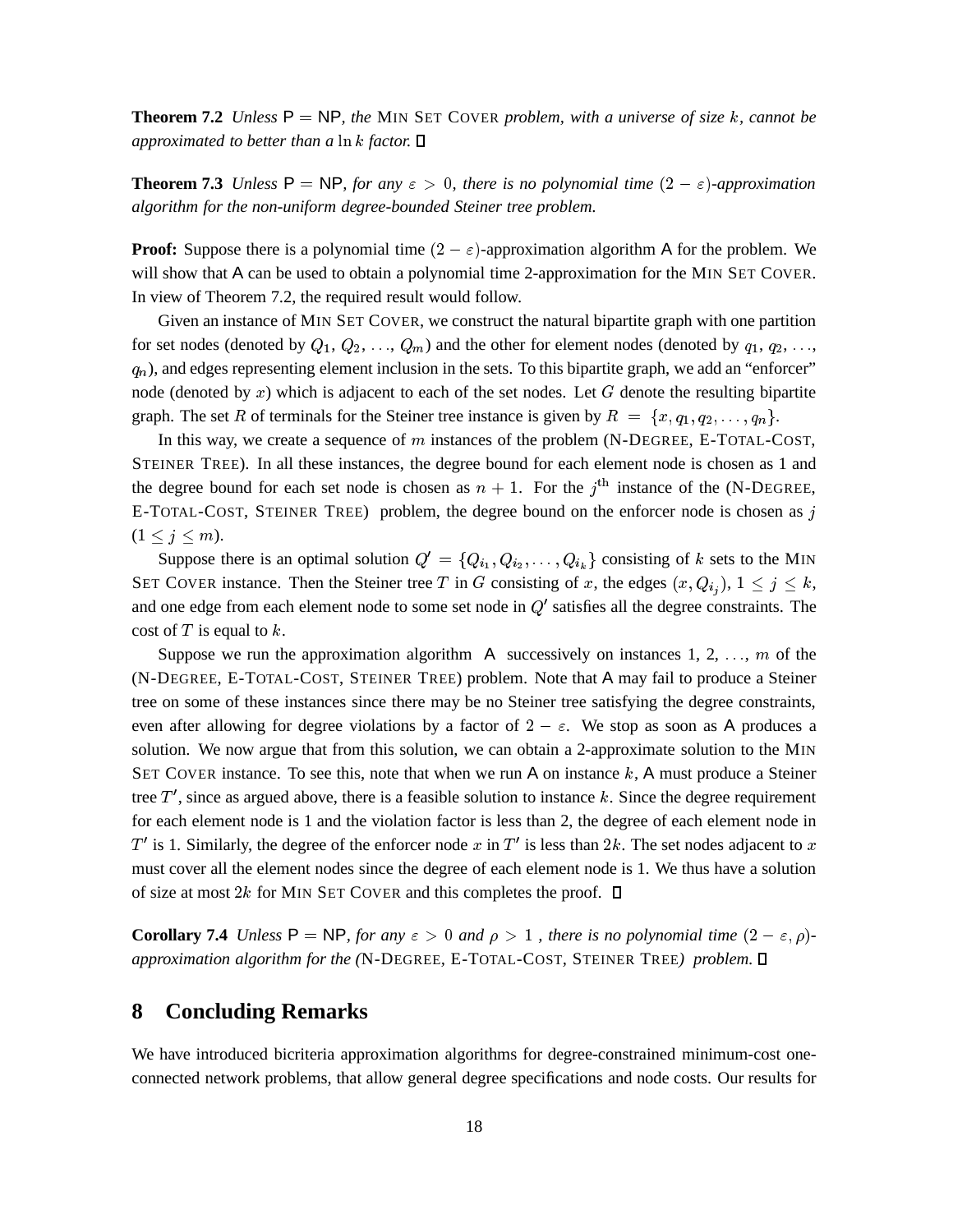bicriteria problems can be used to improve previous results on approximating certain minimum degree network problems. In particular, Theorem 5.9 implies a polynomial-time approximation algorithm for a class of minimum-degree forest problems considered by Ravi, Raghavachari and Klein [26]. They address the problem of finding one-connected networks that are cut-covers of proper functions such that the maximum degree of any node in the network is minimum. This is a single criterion problem without the node weight objective. They provide a quasi-polynomial  $(n^{O(\log_{1+\epsilon} n)}$ -time) approximation algorithm for these problems on an  $n$ -node graph that provides a solution of degree at most  $(1 + \epsilon)$  times the minimum with an additive error of  $O(\log_{1+\epsilon} n)$ , for any  $\epsilon > 0$ . A prototypical example of the one-connected network problem considered in [26] is the minimum-degree generalized Steiner forest problem: given an undirected graph with site-pairs of nodes, find a generalized Steiner forest for the site-pairs in which the maximum degree is minimum. The techniques in [26] can be adapted to provide polynomial-time approximation algorithms with performance ratio  $\Omega(n^{\delta})$  for any constant  $\delta > 0$  (by setting  $\epsilon = n^{\frac{1}{\delta}}$ ). By a direct application of Theorem 5.9, an improved (logarithmic) approximation ratio can be achieved in polynomial time for this problem.

#### **Subsequent Work**

In subsequent work, we have used a similar framework to devise approximation algorithms for other bicriteria problems (see [21, 24]). An obvious open problem resulting from this work is to improve the performance ratios in all our results; although different techniques than those given seem to be required. In this context, it would be interesting to investigate whether the primal-dual method [1, 14] can be applied to provide such better guarantees and also provide a general framework for bicriteria network-design problems. Another interesting question is to investigate the extension of our work to higher-connected degree-constrained networks without the triangle inequality.

In other follow-up to our work, the special case of the (U-DEGREE, E-TOTAL COST, SPANNING TREE) problem in the Euclidean plane was addressed in [17], and improvements to the short-cutting scheme of Proposition 6.1 using network flow techniques are presented in [10].

**Acknowledgments:** We thank the referee for several valuable suggestions. We gratefully acknowledge helpful conversations with M. X. Goemans, P. N. Klein, G. Konjevod, S. Krumke, B. Raghavachari, V. S. Ramakrishnan, S. Subramanian and R. Sundaram.

# **References**

- [1] A. Agrawal, P. Klein and R. Ravi, "When Trees Collide: An Approximation Algorithm for the Generalized Steiner Problem on Networks," *SIAM J. Computing*, Vol. 24, pp. 440–456, 1995.
- [2] R. Ahuja, T. Magnanti and J. Orlin, *Network Flows: Theory and Algorithms*, Prentice Hall, Englewood Cliffs, N.J. 1993.
- [3] S. Arora and M. Sudan, "Improved Low-Degree Testing and its Applications," *Proc. 29th Annual ACM Symposium on Theory of Computing (STOC'97)*, pp. 485–496, 1997.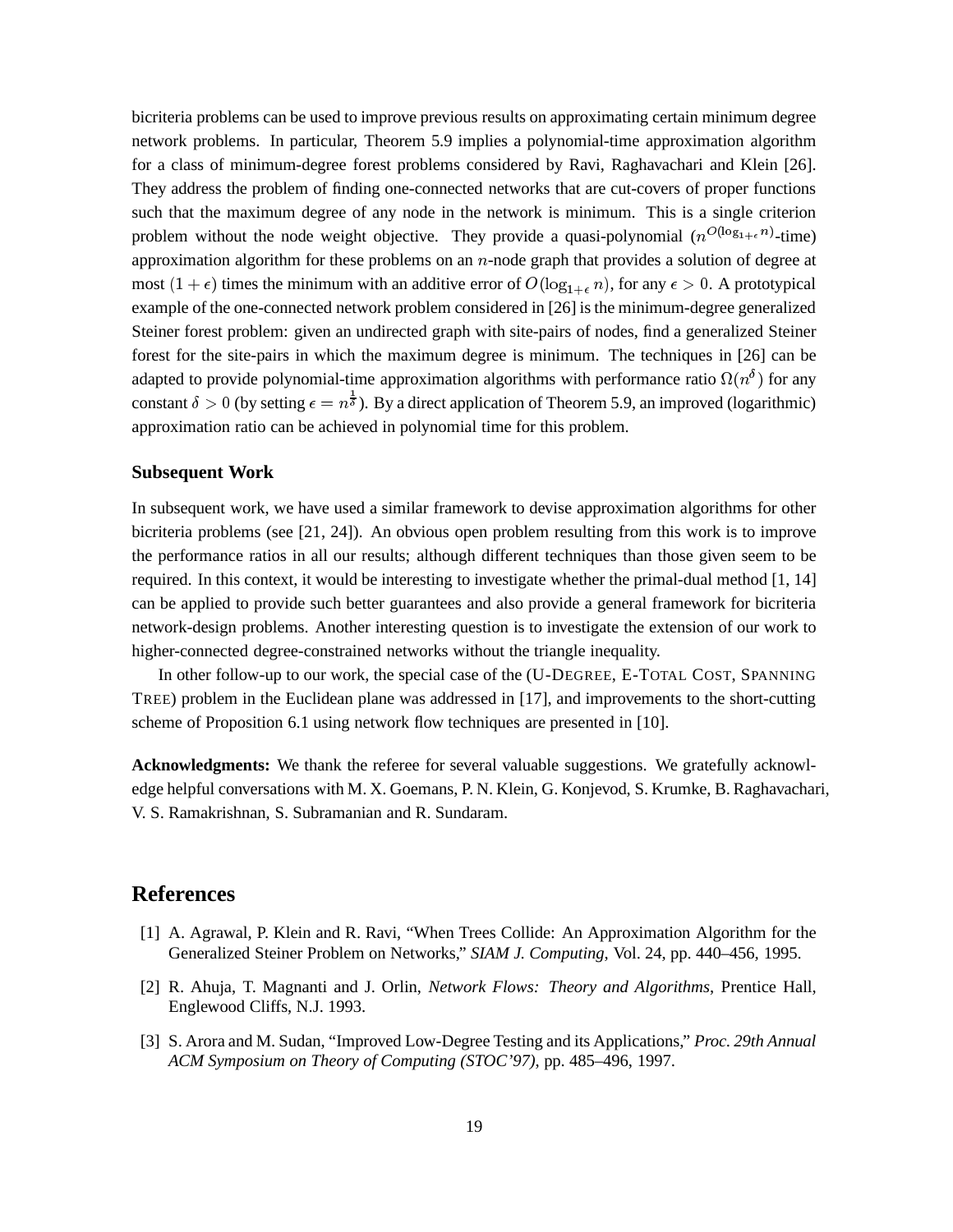- [4] B. Boldon, N. Deo and N. Kumar, "Minimum Weight Degree Constrained Spanning Tree Problem: Heuristics and Implementation on a SIMD Parallel Machine," *Parallel Computing*, Vol. 22, No. 3, pp. 369–382, March 1996.
- [5] P. M. Camerini, G. Galbiati and F. Maffioli, "The Complexity of Weighted Multi-Constrained Spanning Tree Problems," *LOVSZEM: Colloquium on the Theory of Algorithms,* North-Holland, 1985.
- [6] W. Cook, W. Cunningham, W. Pulleybank and A. Schrijver, *Combinatorial Optimization*, Wiley-Interscience Series on Discrete Mathematics and Optimization, New York, NY, 1998.
- [7] T. H. Cormen, C. E. Leiserson, and R. L. Rivest, *Introduction to Algorithms*, McGraw-Hill Book Co., Cambridge, MA, 1990.
- [8] N. Deo and S. L. Hakimi, "The Shortest Generalized Hamiltonian Tree," *Proc. 6th Annual Allerton Conference,* pp. 879–888, 1968.
- [9] C. W. Duin and A. Volgenant, "Some Generalizations of the Steiner problem in Graphs," *Networks*, Vol. 17, pp. 353–364, 1987.
- [10] S. Fekete, S. Khuller, M. Klemmstein, B. Raghavachari and N. Young, "A Network Flow Technique for Finding Low-Weight Bounded-Degree Spanning Trees," *J. Algorithms,* Vol. 24, No. 2, pp. 310–324, August 1997.
- [11] T. Fischer, "Optimizing the Degree of Minimum Weight Spanning Trees," Technical Report TR 93-1338, Department of Computer Science, Cornell University, Ithaca, New York, April 1993.
- [12] M. Fürer and B. Raghavachari, "Approximating the minimum-degree Steiner tree to within one of optimal," *J. Algorithms*, Vol. 17, No. 3, pp. 409–423, November 1994.
- [13] M. R. Garey and D. S. Johnson, *Computers and Intractability: A Guide to the Theory of NP-Completeness*, W. H. Freeman, San Francisco, CA, 1979.
- [14] M. Goemans and D. Williamson, "A General Approximation Technique for Constrained Forest Problems," *SIAM J. Computing*, Vol. 24, pp. 296–317, 1995.
- [15] D. Hochbaum (Editor), *Approximation Algorithms for NP-Hard Problems*, PWS Publishing Company, Boston, MA, 1997.
- [16] A. Iwainsky, E. Canuto, O. Taraszow and A. Villa, "Network Decomposition for the Optimization of Connection Structures," *Networks*, Vol. 16, pp. 205–235, 1986.
- [17] S. Khuller, B. Raghavachari and N. Young, "Low-Degree Spanning Trees of Small Weight," *SIAM J. Computing*, Vol. 25 No. 2, pp. 355–368, April 1996.
- [18] P. Klein and R. Ravi, "A Nearly Best-Possible Approximation for Node-Weighted Steiner Trees," *J. Algorithms*, Vol. 19, No. 1, pp. 104–115, July 1995.
- [19] F. T. Leighton and S. Rao, "An Approximate Max-Flow Min-Cut Theorem for Uniform Multicommodity Flow Problems with Application to Approximation Algorithms," *Proc. 29th Annual IEEE Symp. Foundations of Computer Science (FOCS)*, pp. 422–431, 1988. (Complete version to appear in *J. ACM*.)